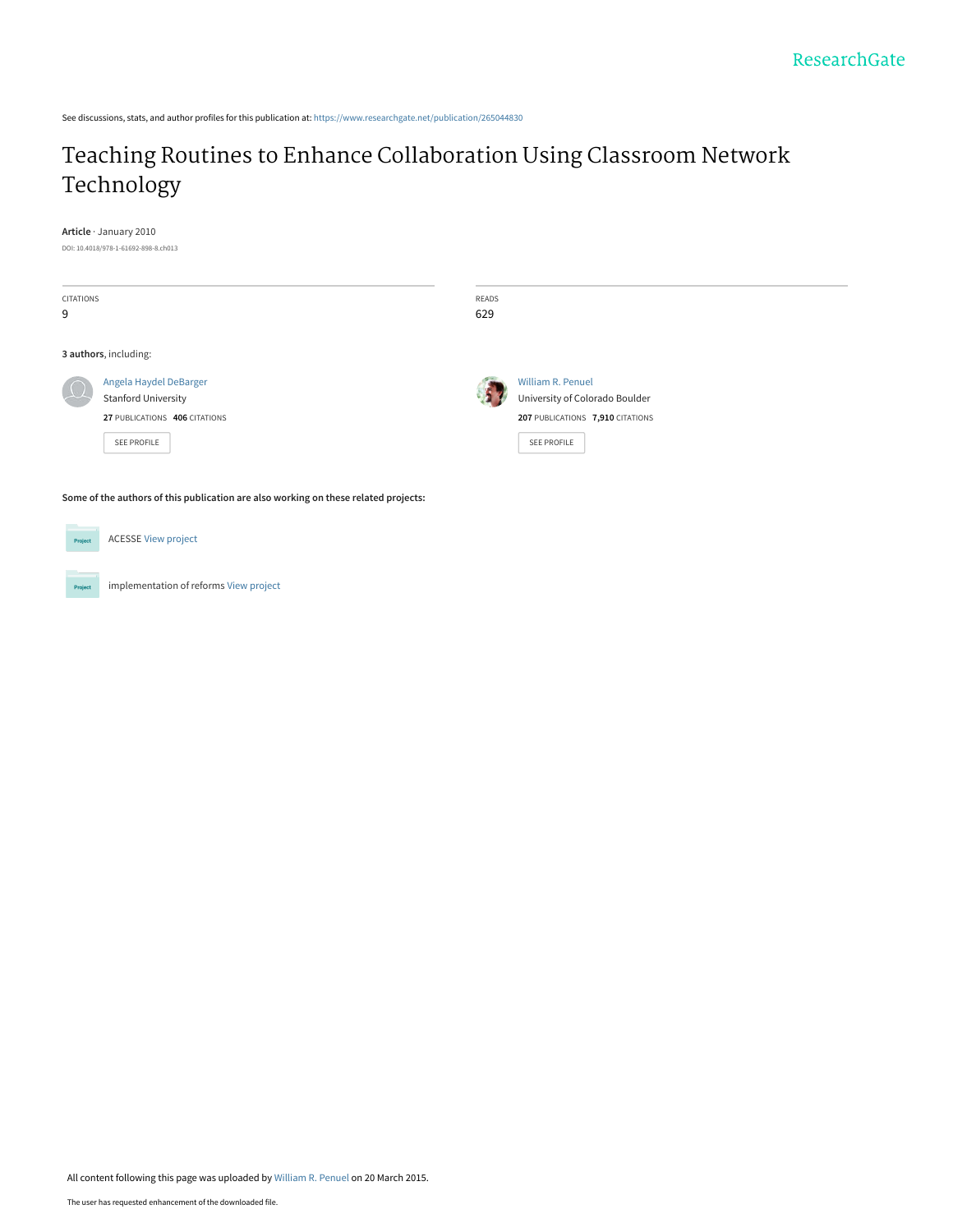DeBarger, A., Penuel, W. R., Harris, C. J., & Schank, P. (2010). Teaching routines to enhance collaboration using classroom network technology. In F. Pozzi & D. Persico (Eds.), *Techniques for fostering collaboration in online learning communities: Theoretical and practical perspectives* (pp. 224-244). Hershey, PA: IGI Global.

# Teaching Routines to Enhance Collaboration Using Classroom Network Technology

#### **Angela Haydel DeBarger**

*Center for Technology in Learning, SRI International, USA* **William R. Penuel** *Center for Technology in Learning, SRI International, USA* **Christopher J. Harris** *Center for Technology in Learning, SRI International, USA* **Patricia Schank** *Center for Technology in Learning, SRI International, USA*

*Keywords: classroom network technology, co-design, contingent teaching, diagnostic questioning, formative classroom assessment, interactive formative assessment, teaching routine*

## **ABSTRACT**

This chapter presents an argument for the use of *teaching routines* (pedagogical patterns) to engage students in collaborative learning activities using the Group Scribbles classroom network technology. Teaching routines are a resource for structuring student opportunities to learn within lessons. They address known challenges associated with making the most of classroom network technology by scaffolding teacher enactment, enabling contingent teaching, and providing an anchor for expanding practice. In this chapter, we articulate the theoretical and empirical basis for using teaching routines to support diagnostic interactive formative assessment of student learning. We describe the goals and features of routines, types of collaboration instantiated in the routines, technological aspects of Group Scribbles, teachers' perceived utility of the routines, and anticipated implementation challenges of the routines within lessons designed for middle school Earth science.

## **INTRODUCTION**

Classroom network technologies enable unique forms of participation in classrooms in which elements of online learning are integrated fully into face-to-face instruction. This class of technologies includes student response systems ("clickers"), networked graphing calculators, and tools that enable participatory simulations. With these technologies, students can work online in private and group spaces while simultaneously participating in classroom activities. These technologies have been the focus of much research in recent years (see, Penuel, Roschelle, & Abrahamson, 2005, for a review), though explicit attention to how teachers can use them well has not been widely studied.

To make the most of classroom network technologies, teachers need support for the design and enactment of classroom teaching strategies to use in conjunction with them. Our candidate for the form that support should take is what we call a teaching routine. Teaching routines are *recurring patterned sequences of interaction that teachers and students jointly enact to organize*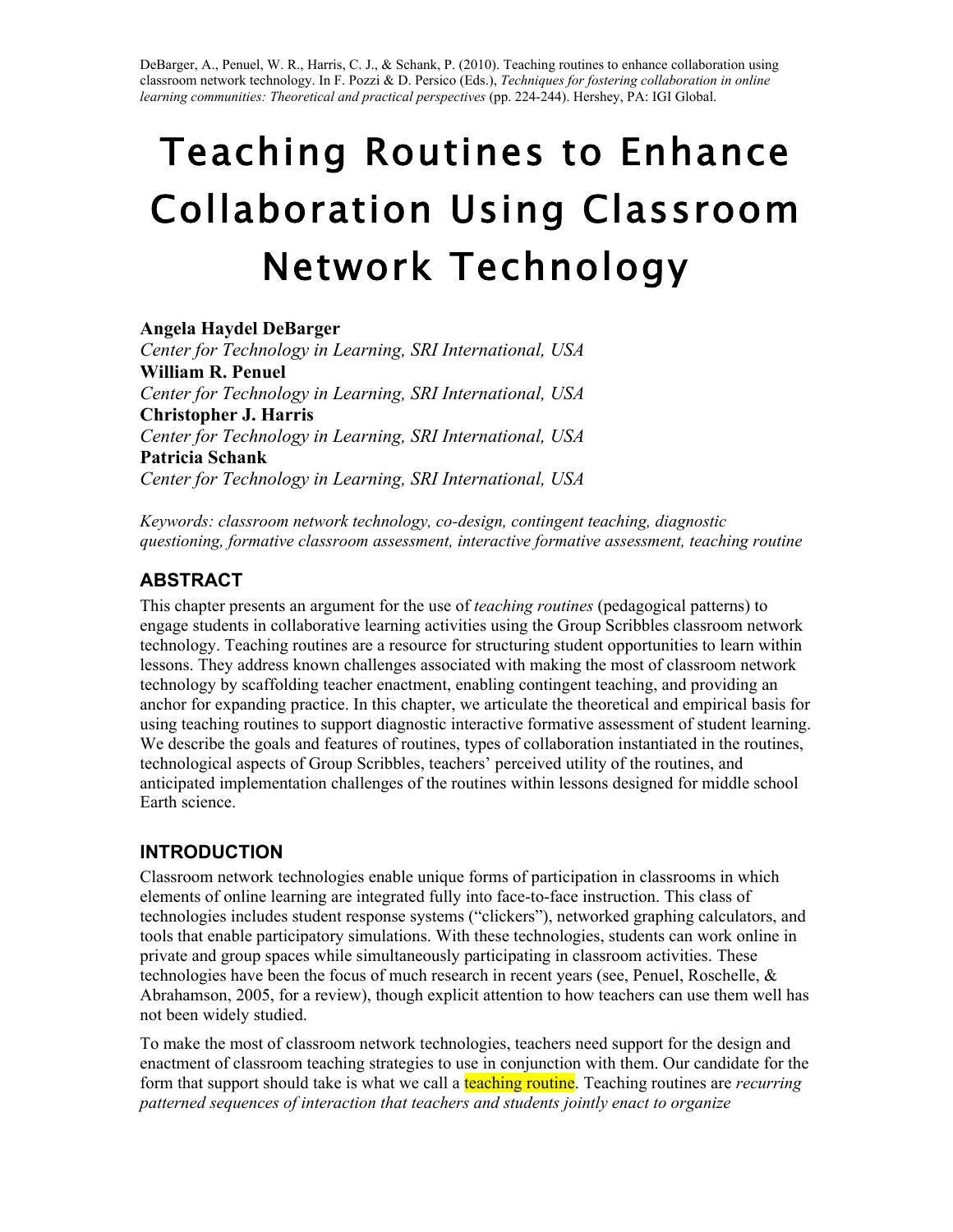*opportunities for student learning in classrooms.* Routines are familiar features of classrooms, and remarkably stable and recognizable across large timescales and distances; they form part of the very "grammar of schooling" (Tyack & Cuban, 1995). Many routines are enacted principally through classroom discourse, as when teachers pose students a question whose answer is known to the students, students respond, and the teacher evaluates the response (Mehan, 1979). Classroom formats for organizing student participation in class, such as recitation, small group discussion, and whole-class discussion are ubiquitous and differ little in structure from subject to subject (Nystrand, Wu, & Gamoran, 2003).

This chapter provides an overview of the challenges to using classroom network technology that routines are intended to address, presents examples of routines developed for a new classroom network technology called *Group Scribbles*, shows how routines have been embedded in lessons designed for middle school Earth teachers, and describes professional development for teachers in using routines. The chapter also presents evidence about how teachers perceive the potential of routines and challenges they anticipate in using them.

#### **BACKGROUND**

Technology can transform how teachers organize learning opportunities for students in the classroom. Technology readily facilitates re-use of learning processes (Koper, 2003; Schroeder  $\&$ Spannagel, 2005; Zumbach, Muhlenbrock, Jansen, Reimann, & Hoppe, 2002), by providing a record of interaction that can be used as a guide for enacting processes again so that they can become routine sequences of interaction. In addition, with the aid of certain forms of classroom network technology, learners can participate anonymously, in ways that may facilitate their willingness to ask for help when they do not understand something (Davis, 2003). With this technology, students can engage in participatory simulations and acts of collective representation that help them master difficult subject matter, from complex adaptive systems in biology to functions in algebra (Hegedus & Kaput, 2004; Stroup, Ares, & Hurford, 2005; Wilensky & Stroup, 2000).

#### **Collaborative Scripts and Design Patterns**

The introduction of technology either to change the medium of learning (e.g., from face-to-face to online learning) or to augment face-to-face interaction may necessitate the development of new teaching routines and transformation of existing routines to make the most of new affordances of technology (Penuel, 2008; Roschelle, Knudsen, & Hegedus, in press). Designers of educational technologies have been aware of the need, potential, and limitations of designing sequences of interactions to better facilitate learning for some time. For example, recognizing that on their own, students may not collaborate effectively to learn together, designers have developed collaborative scripts that prescribe how students should form groups, interact, and approach problem solving (e.g., Hoppe & Ploetzner, 1999). Such scripts may facilitate collaboration, but they also have the potential to overly constrain learners' efforts to collaborate to learn in certain situations (Dillenbourg, 2002).

In an effort to help designers of collaborative, classroom network technologies ensure that technology supports a wide, rather than limited, number of ways learners can collaborate, other teams have sought to articulate sets of collaborative design patterns. The notion of a design pattern comes from the field of architecture, where the term refers to common features of welldesigned spaces (Alexander, Ishikawa, & Silverstein, 1977). DiGiano and colleagues (2003) developed a set of collaborative design patterns to guide the design of software for emerging classroom network technology, such as networked graphing calculators. Their design patterns articulate different sequences of collaborative activity that could be used to organize learning opportunities across different subject areas. Their intent was to enable designers to think broadly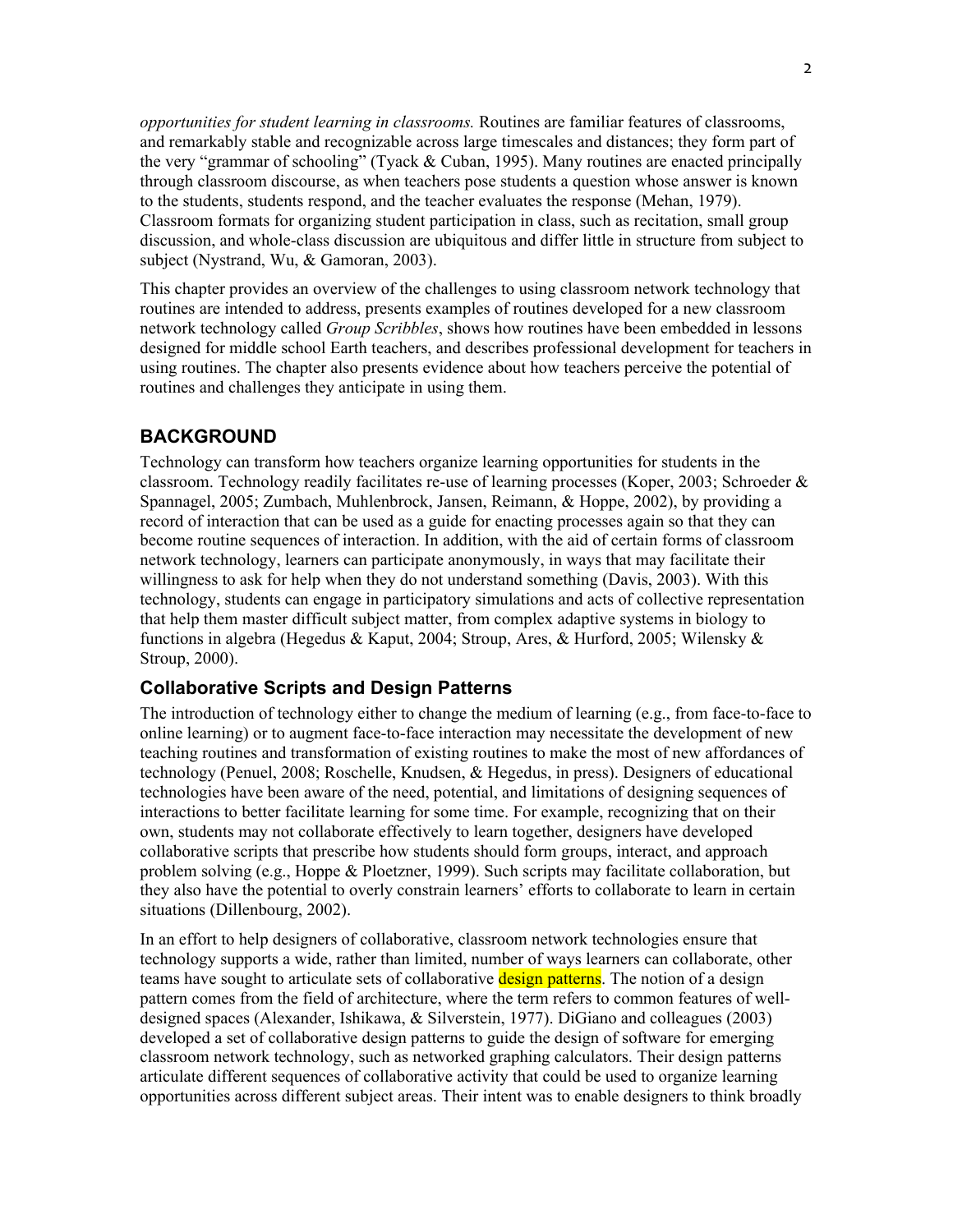about collaboration, not on the one hand to build in features that "over script" while at the same time supporting the kind of structuring of interaction that research suggests is optimal for individual and group learning.

A limitation of these earlier approaches is that they provide little guidance to *teachers* for how they are to make the most of classroom network technologies. The need for such guidance arises from reviews of research that suggest that unless teachers are able to use the technology to promote discussion and reflection on student thinking, the technology alone is unlikely to improve teaching and learning (Judson  $\&$  Sawada, 2002). In fact, many teachers do not use classroom network technologies in ways that promote discussion and reflection; not surprisingly, these teachers choose to use technologies less often than those who employ the technology in more powerful ways (Penuel, Boscardin, Masyn, & Crawford, 2007). Below, we review specific challenges teachers face in using these technologies, for which we have designed teaching routines as a tool to address.

#### **Specific Challenges to Teaching with Classroom Network Technologies**

One way that the potential of classroom network technologies becomes limited is in how they are used to engage students in thinking about content. One of the most common routines, the  $I-R-E$ (initiation-response-evaluation) sequence in which teachers pose a question to students, students answer, and the teacher evaluates the response, offers little room for dialogue among students (Mehan, 1979; Wells, 1993). In science classrooms, the use of this sequence also limits opportunities for students to articulate complex concepts and arguments that are the hallmark of scientific reasoning (Lemke, 1990). Studies of K-12 teachers' use of classroom network technologies indicate many teachers use I-R-E sequences with the technology, without much classroom discussion (e.g., Penuel, Boscardin, et al., 2007). These teachers see less benefit from using the technology, and our conjecture is that they see less benefit because using classroom network technologies in this way does not take sufficient advantage of the shared display as a focal point for attention, discussion, and reflection.

Another challenge is to motivate students to participate in and learn from activities. Particularly in scientific investigations, it can be difficult to help students connect what they are doing to the scientific question (Petrosino, 1998). Students' conceptual development may depend on teachers' providing explanations of phenomena and on learning from text (Klahr & Nigam, 2004), but students may not be motivated to learn from these sources. Classroom network technologies have the potential to help teachers track student progress and also keep students motivated and on task by responding to check-in or reflection questions, but teachers may not be aware of how to incorporate these kinds of procedures with the technologies.

One of the greatest challenges of teaching may be the need for teachers to make multiple decisions about what to do next during a single lesson based on their diagnoses of individuals' and classes' changing understanding of content (Hinds, 2002; Solomon & Morocco, 1999). On the fly, teachers must decide whether to provide feedback to all students or particular students. If feedback is appropriate, teachers need to determine when it should be provided and what form it should take (e.g., written, verbal). Not only are aggregating and interpreting data challenging for teachers who typically have limited training in analysis of assessment data and face multiple demands on their time, but support materials packaged with classroom network technologies and curricula rarely provide this type of "what if" guidance about what to do when students are having difficulty mastering a concept.

## **TEACHING ROUTINES AS A TOOL FOR HELPING TEACHERS MAKE THE MOST OF CLASSROOM NETWORK TECHNOLOGIES**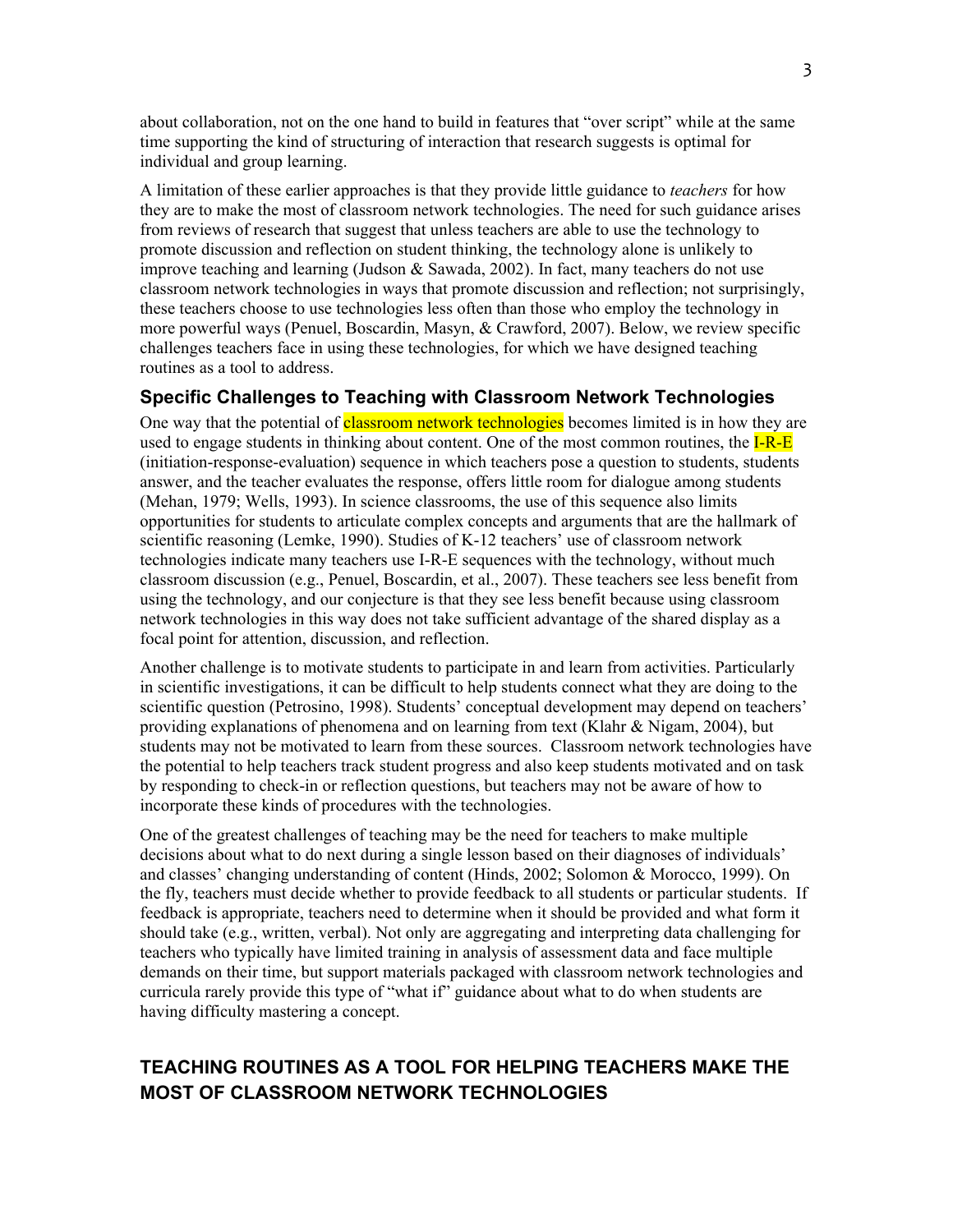Teachers need tools beyond curriculum and infrastructure to overcome these known challenges. Teaching routines are designed to help teachers make the most of classroom network technology to improve student learning in the classroom. Depending on their role in the classroom, the grainsize of a teaching routine may vary from a small part of an instructional session (e.g., checking in about progress on a task) to spanning several days or weeks (e.g., an inquiry cycle beginning with identifying research questions, then testing hypotheses in investigations, analyzing results, drawing conclusions, and reflecting on what was learned).

#### **Enhance Classroom Communication**

A primary goal for teaching routines is to enhance student opportunities to communicate with the teacher and with peers about their thinking. Classroom network technology makes it possible for teachers to pose questions to *all* students and thus to learn about the class's state of knowledge. In addition, response system technology allows the cycle of question-and-answer to take place in a very short time, thereby providing students and teachers with rapid feedback without slowing the pace of teaching (Roschelle, Penuel, & Abrahamson, 2004). To make the most of network technologies, routines facilitate the design of classroom activities to create multiple opportunities for students to participate, both by contributing responses to student questions and by discussing their thinking with peers and the class. Routines enhance classroom communication by providing guidance about how to facilitate classroom conversations, structuring interactions among peers and small groups, and focusing discussions on epistemological ways of thinking within a domain.

Drawing upon the underlying components of the **Peer Instruction model** for guiding teaching with student response systems, as well as those of a similar method developed by the Physics Education Research Group at the University of Massachusetts (Dufresne & Gerace, 2004), routines provide useful scaffolds for teachers in orchestrating discussions. Researchers have observed that discussion based on the distribution of student responses encourages student thinking about alternative ways of addressing a concept or problem (Dufresne, Gerace, Leonard, Mestre, & Wenk, 1996) and aids in developing deeper student understanding of the meaning of concepts (Judson & Sawada, 2002). Explanation to a peer has the potential to transform students' misconceptions (Judson & Sawada, 2002). Response systems facilitate discussion by providing an anchor (aggregate responses on a shared display) and a set of artifacts to which students can refer in the process of building knowledge (Truong, Griswold, Ratto, & Star, 2002).

Routines encourage *dialogic,* as opposed to *monologic,* forms of communication (Bakhtin, 1981; Holquist, 1990). Dialogic communication occurs whenever teachers' and students' utterances anticipate and respond to one another, and where the course of a conversation cannot easily be predicted ahead of time. By contrast, **monologic communication** "speaks with one voice," often the teacher's, and the speaker is not necessarily concerned with learning about the audience's interests, concerns, or questions but rather with compelling them to be, do, or act in a particular way. When students have more opportunity to engage in genuine classroom dialogue rather than recitation, they learn more (Nystrand & Gamoran, 1991). Analyses of learning in science classrooms also highlight the potential of classroom conversations in which students shape the flow and direction of discussion. For example, van Zee and Minstrell (1997) demonstrate a model for orchestrating discussion in which the main goal is to elicit what students think, rather than to evaluate them, and in which subgoals of conversations emerge through particular conversational moves and are not dictated ahead of time by the teacher. These kinds of discussions facilitate students' development of scientific explanations, as well as reflection and revision of ideas about subject matter (diSessa & Minstrell, 1998). Teaching routines may be useful in improving dialogic communication in the classroom, since at present, teachers do not use them widely and many find them more difficult to orchestrate than monologic forms of classroom communication.

While routines are not content- or domain-specific they are structured around important epistemological ways of thinking in a domain. In the case of science, these ways of thinking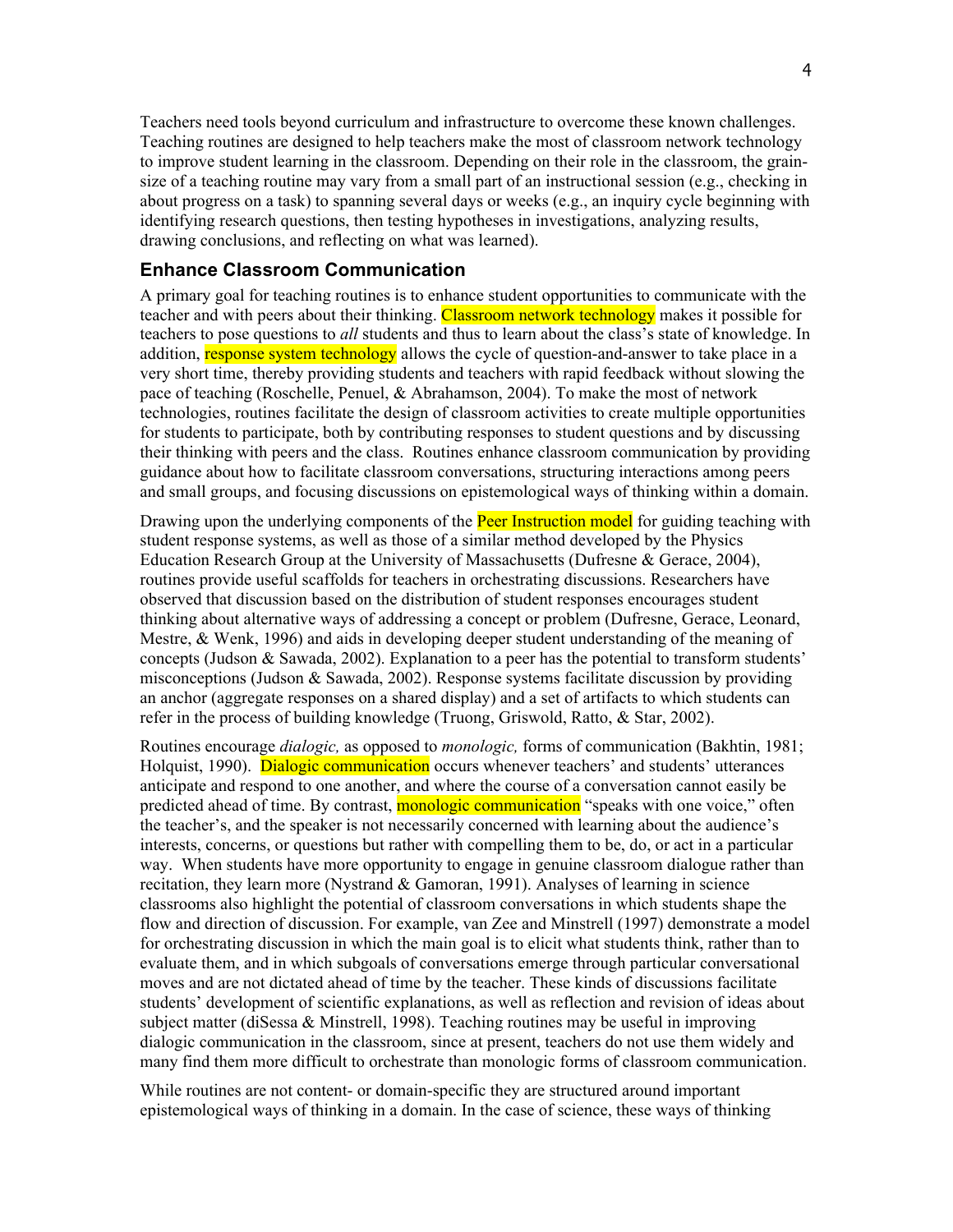include designing questions, relating processes, and data creation. Because routines are designed to be applied in multiple instances within a curriculum, specific questions are not identified within a routine, but the steps of a routine are intended to inspire the design of diagnostic questions that will allow teachers to elicit deeper student reasoning.

Diagnostic questioning is consistent with a growing body of cognitive science research that suggests it is necessary to engage rather than ignore problematic student ideas in order to promote conceptual change in science (diSessa & Minstrell, 1998; National Research Council, 1999; Posner, Strike, Hewson, & Gerzog, 1982; Smith, diSessa, & Roschelle, 1993-1994). The diagnostic approach, in its emphasis on eliciting student thinking, stands in contrast with the typical approach of science curricula and with the view of some advocates (e.g., Muthukrishna, Carnine, Grossen, & Miller, 1999) that focus solely on teaching correct concepts to students. To stimulate discussion, researchers have suggested that questions that yield divergent student responses are more effective than those that are easy or lead all students to a single answer (Beatty, Gerace, Leonard, & Dufresne, 2006). The timing of questions further shapes the nature of information an instructor gains about student understanding. Questions posed after a lecture or explanation can be used to check understanding (Dufresne, et al., 1996). Together, these findings suggest it matters not just *what* questions to ask but also *when* to ask them. Teaching routines explicitly address the kinds of questions that are appropriate for diagnosing student understanding as well as when they should be posed to students. As a result, teachers who use routines should be better equipped to address problematic student ideas within and across lessons.

#### **Motivate Students to Participate Productively**

A critical role for routines is to create an appetite for learning concepts by tackling a challenge, reflecting on it, and realizing that additional learning is needed (Daniel L. Schwartz & Bransford, 1998). To accomplish this task, routines need to help foster a classroom environment that supports students' developing goals for learning. The emphasis on grades and high-stakes performances that is typical in classroom and standardized assessments creates the opposite kind of environment, namely one in which students orient toward displaying competence and avoiding situations that would show them to be confused or lacking in skill (Maehr & Midgley, 1991; Wigfield, Eccles, & Rodriguez, 1998). By contrast, when teachers provide feedback that is taskfocused and that gives specific guidance about how students can improve, assessment can actually help motivate students to learn and create a classroom environment that encourages students to adopt goals for content and skill mastery (Black & Harrison, 2001; Butler, 1987; Butler & Nisan, 1986).

An example of a routine that has as its primary goal motivating learning through feedback is a writing conference (Harris, 1986), in which a student presents a sample of original writing to a teacher or peer, gets feedback, and then revises their paper. The conference begins with an initial effort by the student—planning and producing a draft of his or her own creative or expository writing. Typically, it is the student who selects the topic and organizes the text; students rarely have more than a broad assignment from the teacher to constrain their creativity or imagination. The conference with the teacher or peer is an event where students get feedback, not to make a final judgment on their performance, but to motivate them to make changes to the text to make it clearer, more compelling, more engaging. Students are likely to be motivated to revise their writing on the basis of the conference, to the extent that they are motivated by a desire to write for an external audience, a desire that can be enhanced by the very act of the writing conference.

## **Improve Teachers' Ability to Use Feedback to Engage in Contingent Teaching**

Classroom network technology can play an integral role in improving feedback, by making it easy for teachers to involve all students in assessment and making visible the range of student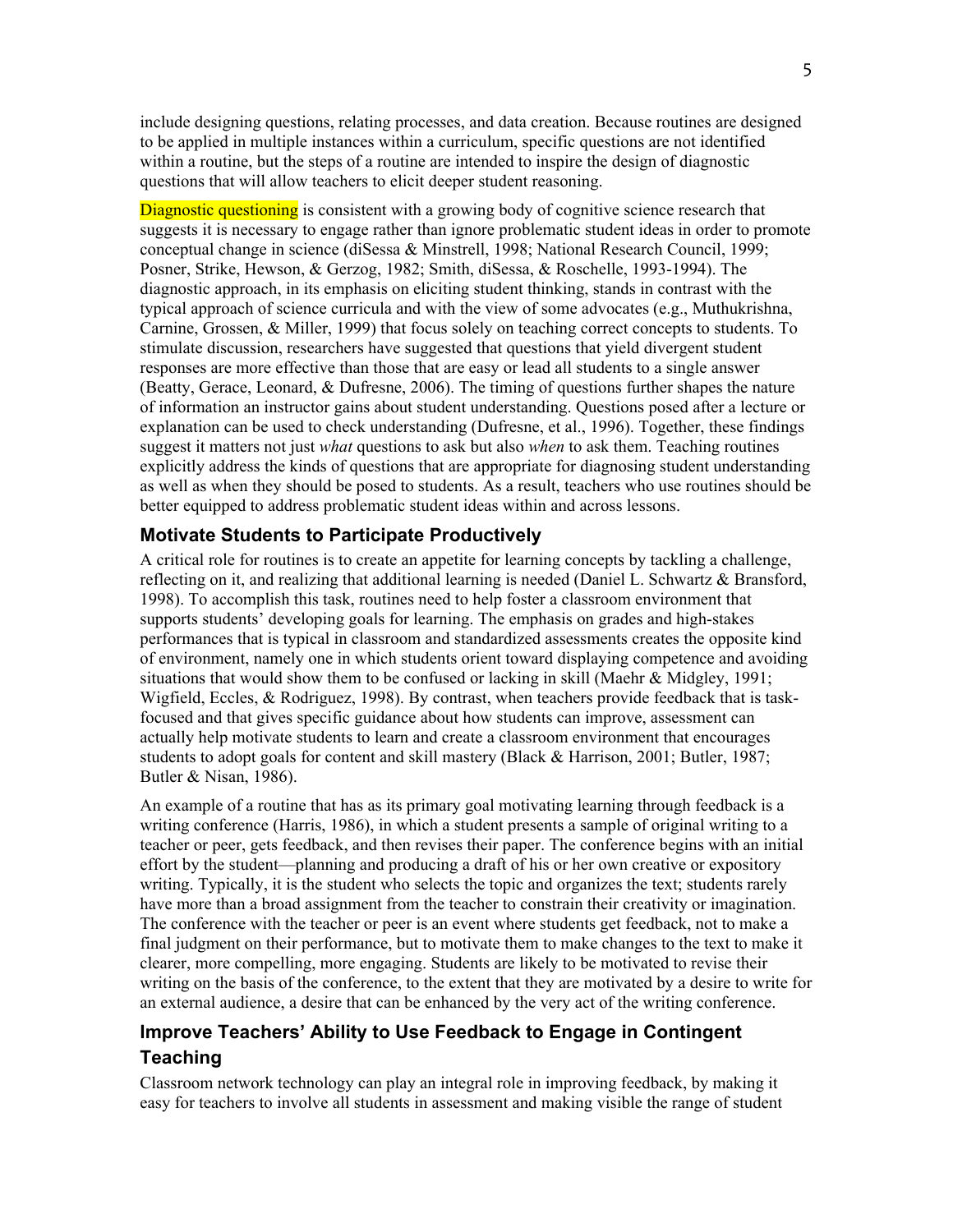ideas at any point in a student's learning trajectory (Roschelle, et al., 2004). Classroom network technologies are systems of technology in which individual devices for students and teachers are connected to a local, or classroom-based network; a mechanism to display contributions of students to the system is usually part of the technology (Penuel, in press). Research on this technology suggests its potential for dramatically increasing participation of students, facilitated by the ability to pose questions to all students simultaneously, aggregate results, and present them for all to see and discuss (Penuel, et al., 2005).

Routines of various kinds facilitate teachers' becoming efficient in making instructional decisions on the fly (Calderhead, 1981). Routines can recommend alternative sequences of activities for teachers to follow, depending on how their students are learning from particular curriculum activities. If, furthermore, as a consequence of following a routine in which students have been given the opportunity to learn and are still having difficulty with a concept or skill, routines provide a basis for revising plans for future lessons. Routines can provide such information when they elicit the range of student ideas about a concept (van Zee  $\&$  Minstrell, 1997), enable active student participation in assessment activities (Black & Wiliam, 1998; Dufresne, et al., 1996), and foster divergent thinking about particular problems (Beatty, et al., 2006; Stroup, et al., 2005).

#### **TEACHING ROUTINES FOR GROUP SCRIBBLES**

A central focus of our work has entailed developing routines that leverage Group Scribbles to support teaching and learning of important science content and practices. Group Scribbles (groupscribbles.sri.com) is a general-use collaborative application developed by SRI International. It offers instructors and students a powerful metaphor for thinking about and realizing collaborative learning activities. The metaphor is based on common physical artifacts from the classroom: adhesive notes, bulletin boards, whiteboards, stickers, pens and markers. Participants can scribble contributions on sheets similar to adhesive notes and jointly manage the movement of these electronic notes within and between public and private paces. Because Group Scribbles encourages decentralized control and individual initiative within a collective framework, students are highly involved in both contributing and responding to content.

Group Scribbles allows for open-ended questions that require students to construct an answer *interactively* using a range of representations, including text, sketches, and images. Group Scribbles displays can be continuously manipulated as the discussion proceeds to support emergent collaborative activity. In addition, Group Scribbles supports simple creation of individual and group workspaces to support flexible classroom configurations and highly parallel interactions. Figure 1 displays an image of a Group Scribbles board with student responses.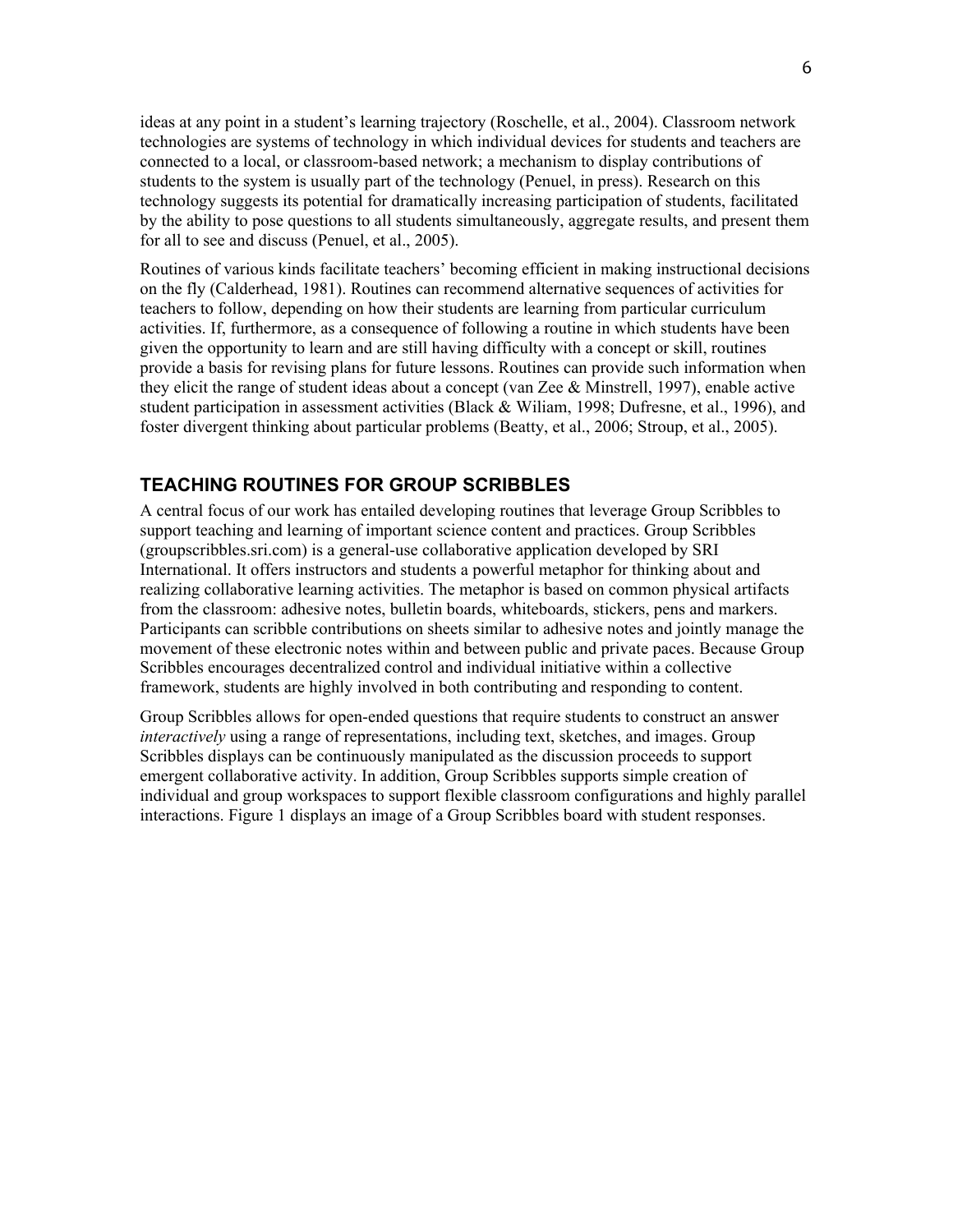

*Figure 1. Screenshot of Group Scribbles Boards*

A classroom activity can take place entirely within the Group Scribbles environment and the software allows *in situ* assessments of student thinking. This potentially affords the teacher much richer and finer-grained diagnosis of student understanding that is situated within the particular learning occasion. The open-ended structure provides the opportunity for a more contextualized understanding of potentially problematic student ideas and allows teachers to take new and more innovative instruction paths based on their professional interpretation. Teachers using Group Scribbles are able to assess and respond to actual student images and language in an improvisational fashion. They can use multiple attributes of student work as basis for further discussion—either to illustrate a specific misunderstanding or to reframe and re-present knowledge. With this increased flexibility in types of student responses that may be collected, there is the additional challenge of unpacking how students' responses reflect their underlying conceptualizations of the content.

Although Group Scribbles does not require teaching routines, the flexibility of this software provides an excellent occasion for their use. The teaching routines that we have developed help to scaffold for teachers sequences of instructional moves that promote discussion and reflection on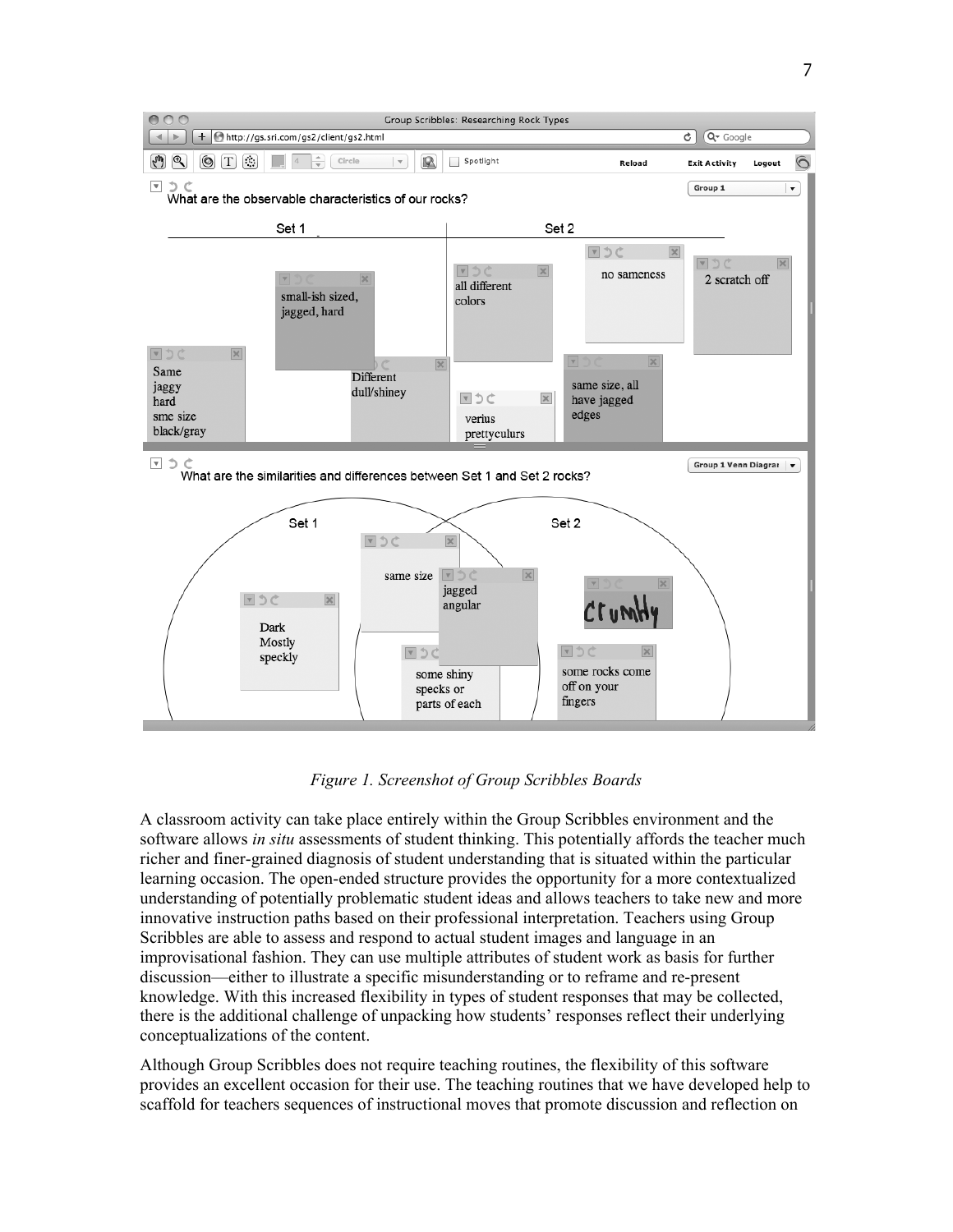student thinking and take advantage of the affordances of Group Scribbles. An outcome of our design process was a collection of seven teaching routines that provide a frame for teachers to enact different sequences of movement across public and private workspaces and between computer-mediated and face-to-face communication to make student thinking transparent. Each teaching routine describes a sequence of instructional moves for creating a particular kind of interactive formative assessment opportunity.

Our seven teaching routines support seven types of interactive formative assessments with Group Scribbles: concept mapping, data creating and sharing, question posing and categorizing, interpreting images, designing tests, and predicting. Each teaching routine follows a design principle aligned to how people learn (National Research Council, 1999). Table 1 outlines the seven teaching routines used in Group Scribbles along with their respective design principles and a brief description of how each routine enhances classroom communication, motivates student participation, and supports contingent teaching practices by improving teachers' ability to adjust instruction. Many of these routines include individual, small group, and whole class work or discussion; all require some student construction of knowledge. To facilitate formative interactions among the teacher and students, a teaching routine can encompass part of an instructional session or an entire instructional session. Some of the routines are particularly well suited for formatively assessing students' inquiry skills (e.g., *Group Data Creation and Comparison*).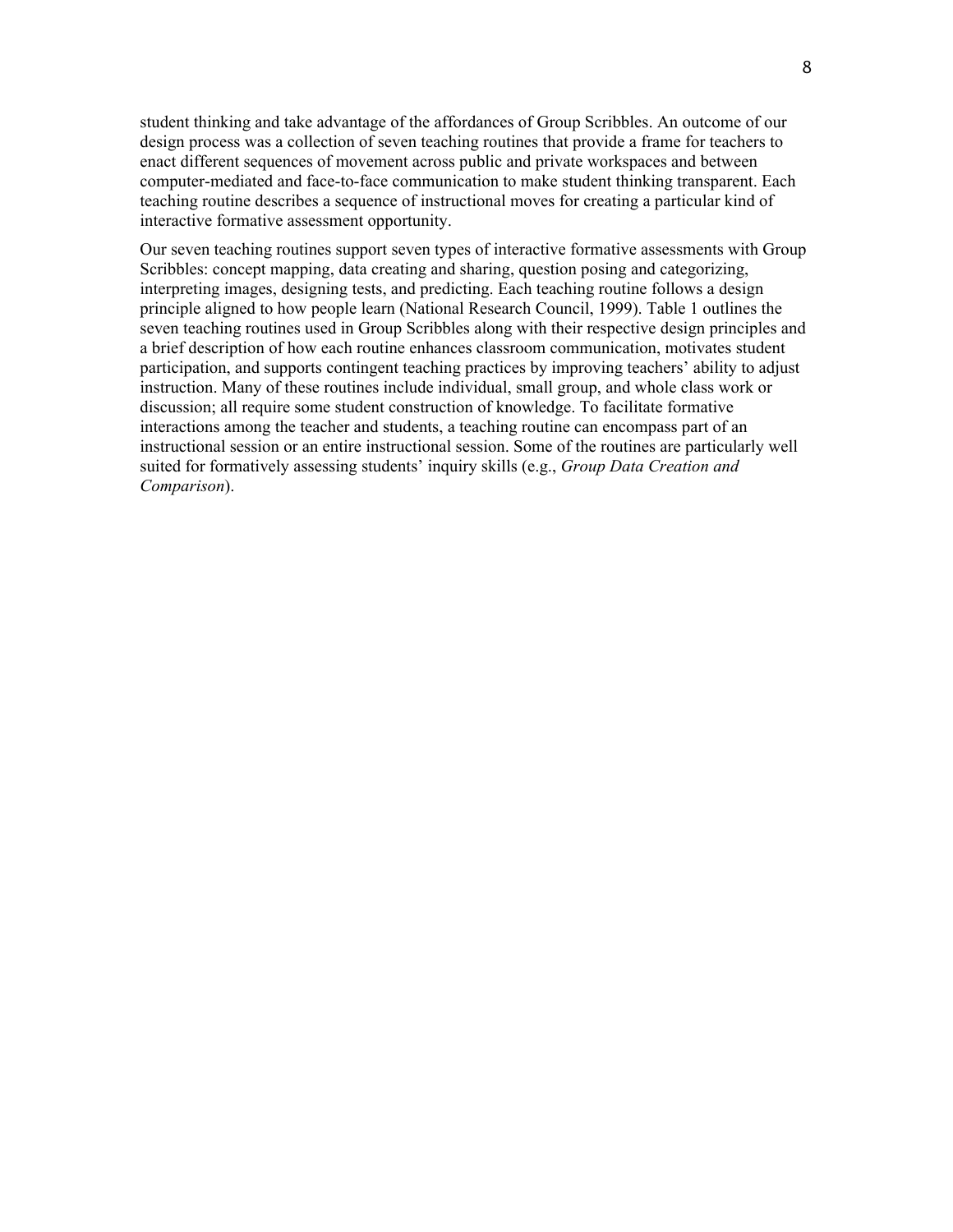| Routine                                              | Design Principle                                                                                                                                                               | Instantiation                                                                                                                                                                                                                                                                                                 | Goals                                                                                                                                                                                                                                                                                                                                                                                            |
|------------------------------------------------------|--------------------------------------------------------------------------------------------------------------------------------------------------------------------------------|---------------------------------------------------------------------------------------------------------------------------------------------------------------------------------------------------------------------------------------------------------------------------------------------------------------|--------------------------------------------------------------------------------------------------------------------------------------------------------------------------------------------------------------------------------------------------------------------------------------------------------------------------------------------------------------------------------------------------|
| Concept<br>Mapping                                   | Construction of causal<br>or other links among<br>concepts helps students<br>grasp important<br>relationships among<br>ideas and enrich their<br>knowledge networks.           | Students create concept<br>maps in GS and iteratively<br>revise and refine them with<br>their peers.                                                                                                                                                                                                          | Communication: Students discuss,<br>debate, and refine their thinking<br>with peers and teacher about<br>how ideas relate to one another.<br>Participation: Comparing and<br>contrasting ideas encourages<br>students to reflect upon, clarify<br>and refine their own ideas.<br>Contingent Teaching: The teacher<br>gains insight into students'<br>thinking and how students<br>connect ideas. |
| Design a<br>Test                                     | Designing a scientific<br>experiment, test, model,<br>or procedure helps<br>students learn how to<br>investigate hypotheses.                                                   | Students develop an<br>experimental design<br>including independent and<br>dependent variables on a<br>GS board. They invite peer<br>comment, review, and<br>feedback on their designs<br>prior to conducting their<br>experiments/tests.                                                                     | Communication: Students critique<br>and provide feedback on each<br>other's test design.<br>Participation: Students use their<br>refined procedures to test their<br>ideas.<br>Contingent Teaching: The teacher<br>has an opportunity to assess<br>students' understanding of test<br>design and implementation.                                                                                 |
| Group Data<br>Creation and<br>Comparison             | Organizing and<br>comparing data helps<br>students understand key<br>data to be collected and<br>appropriate<br>representational forms<br>that can be used to<br>display data. | Students work in small<br>groups to organize and<br>represent data using GS.<br>They discuss similarities<br>and differences among the<br>groups' data.                                                                                                                                                       | Communication: Students present<br>data for peer review and discuss<br>different ways to organize and<br>represent data.<br>Participation: Students' own<br>contributions, including data,<br>are a centerpiece of classroom<br>work.<br>Contingent Teaching: The teacher<br>obtains feedback on students'<br>abilities in organizing,<br>representing and interpreting<br>data.                 |
| Model-based<br>Reasoning:<br>Constructing<br>a Model | Constructing models<br>helps students<br>understand causal<br>relations.                                                                                                       | Students construct models<br>(e.g., images, maps,<br>drawings, and pictures) in<br>GS to describe phenomena<br>and their underlying<br>processes. They note the<br>occurrence of processes or<br>events and discuss why<br>these processes/events<br>occur in similar or different<br>locations on the model. | <i>Communication:</i> Students share<br>and discuss their models.<br>Participation: Students create their<br>own models to represent<br>processes.<br>Contingent Teaching: The teacher<br>has an opportunity to assess<br>students' understanding of how<br>two or more processes are<br>related.                                                                                                |

*Table 1. Teaching Routines for Group Scribbles (GS)*

 $\overline{\phantom{0}}$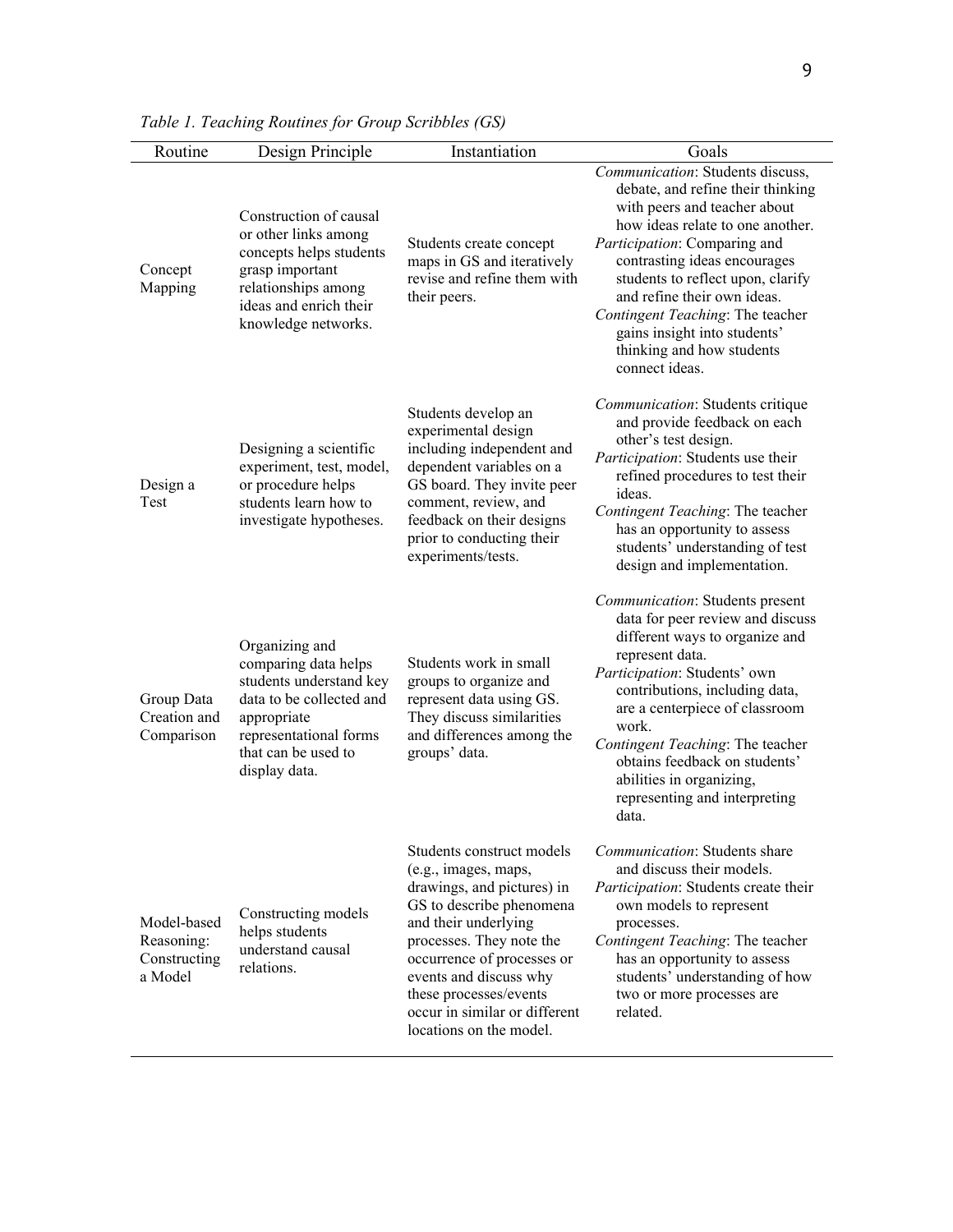| Routine                                                           | Design Principle                                                                                                                                                                                                                                     | Instantiation                                                                                                                                                                                                                                                | Goals                                                                                                                                                                                                                                                                                                                                                                                                                            |
|-------------------------------------------------------------------|------------------------------------------------------------------------------------------------------------------------------------------------------------------------------------------------------------------------------------------------------|--------------------------------------------------------------------------------------------------------------------------------------------------------------------------------------------------------------------------------------------------------------|----------------------------------------------------------------------------------------------------------------------------------------------------------------------------------------------------------------------------------------------------------------------------------------------------------------------------------------------------------------------------------------------------------------------------------|
| Model-based<br>Reasoning:<br>Interpreting<br>and Using a<br>Model | Interpreting and using<br>models helps students<br>understand causal<br>relations.                                                                                                                                                                   | Students interpret or<br>explain a visual model<br>posted in GS to explore<br>phenomena and their<br>underlying processes. They<br>note the occurrence of<br>processes or events and<br>make predictions about<br>these processes/events<br>using the model. | Communication: Students discuss<br>components of models and how<br>models represent phenomena.<br>Participation: Students explore and<br>compare features of models.<br>Contingent Teaching: The teacher<br>has an opportunity to assess<br>students' understanding of how<br>two or more processes are<br>related.                                                                                                              |
| Predict with<br>Reasons                                           | Making a prediction<br>(stated outcome)<br>supported with reasons<br>based on conjecture or<br>partial evidence helps<br>students develop<br>reasoning skills and<br>understand the<br>underlying scientific<br>significance of an<br>investigation. | Students describe a likely<br>outcome/prediction for a<br>test, observation, or model<br>using GS. They discuss<br>underlying reasoning for<br>the prediction, and revisit<br>the prediction after an<br>experiment, test, or event is<br>completed.         | Communication: Students discuss,<br>compare, and refine their<br>thinking about likely outcomes<br>of an experiment, test, or event.<br>Participation: Students have a<br>personal investment in<br>conducting an experiment, test,<br>or event.<br><b>Contingent Teaching: Pressing</b><br>students to base predictions on<br>reasoning provides insight into<br>how well students grasp the<br>significance of investigations. |
| Question<br>Posing and<br>Categorizing                            | Developing and<br>refining questions helps<br>students identify<br>questions that can be<br>tested in investigations.                                                                                                                                | Students use GS to<br>collaboratively generate<br>and share research<br>questions. They discuss<br>similarities and difference<br>among their questions.                                                                                                     | Communication: Students<br>collaborate with each other to<br>generate and refine research<br>questions.<br>Participation: Students are invited<br>to generate questions that will<br>guide their own research.<br>Contingent Teaching: Student-<br>generated questions provide<br>feedback to the teacher on<br>students' grasp of the type of<br>questions that are researchable.                                               |

*Table 1. Teaching Routines for Group Scribbles (GS) (continued)*

Each teaching routine was designed to serve as a template from which an instructional designer, such as a teacher or curriculum developer, can create more specified interactive assessment opportunities. For example, the teaching routine *Group Data Creation and Comparison* (shown in Figure 2) identifies the key steps for enacting the routine to support students in collaborative collecting, organizing, sharing, and comparing of data. Because the teaching routine is generic in design and not linked to specific science content or lessons, it can be used as a foundation for creating assessment opportunities with Group Scribbles within or across lessons and units of instruction encompassing the same or different content. In this way, teaching routines encourage a level of consistency in assessment practice that enables both teachers and students to gain familiarity and comfort with enacting formative assessment over time.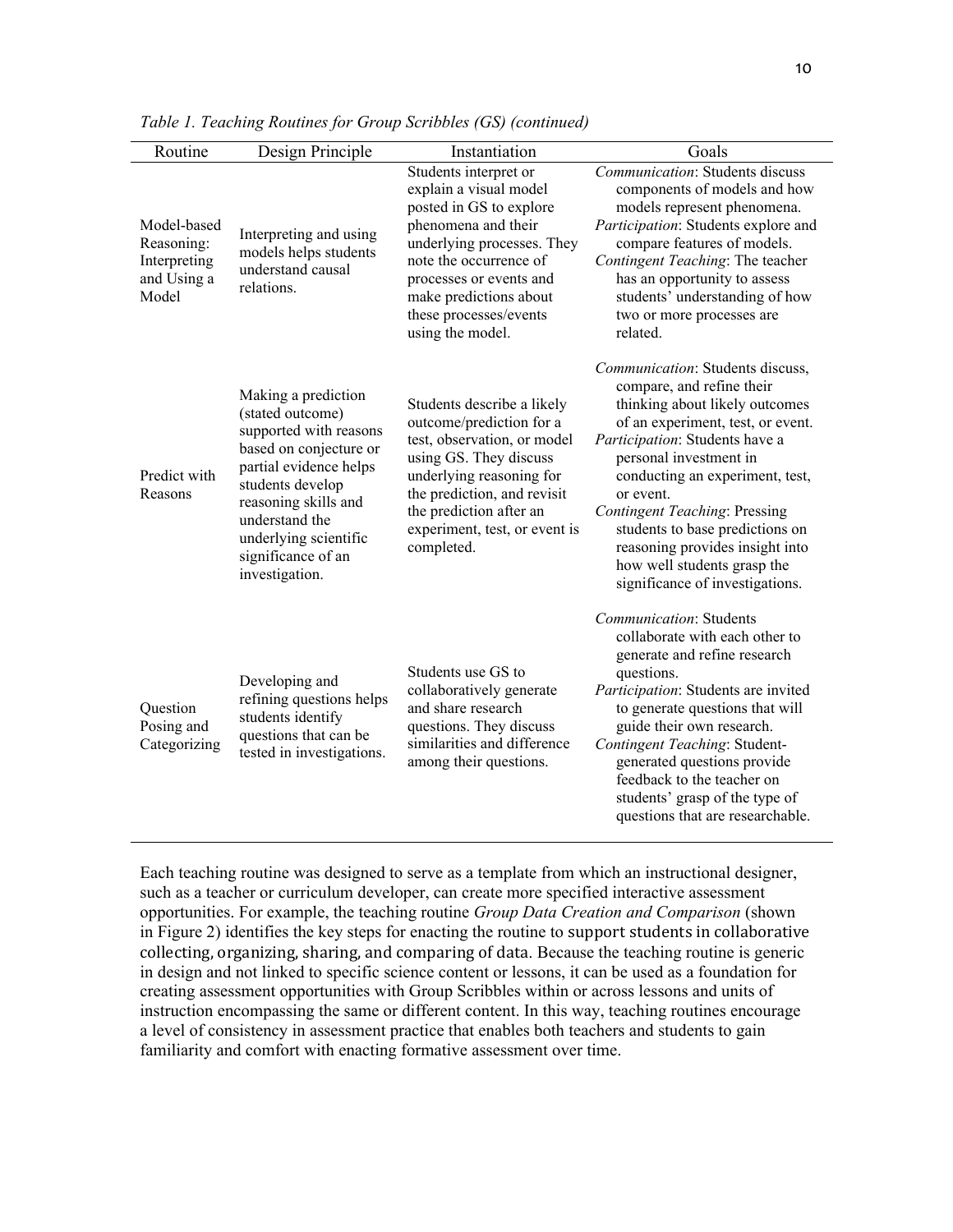

*Figure 2.* Group Data Creation and Comparison *Routine*

#### **Interactive Formative Assessments Based on Teaching Routines**

The final step in our process was to use the teaching routines to develop content-specific *interactive formative assessments (IFAs)* within lessons of a middle school Earth Systems science curriculum.. An IFA is a technology-supported formative assessment designed to promote student learning through the teacher's use of diagnostic questioning and contingent teaching techniques. An IFA is a unique form of formative assessment because classroom network technology, in this case Group Scribbles, supports even greater collaboration and interaction among the teachers and students than are typically possible in classrooms. The adaptive assessment and instructional sequences in IFAs support the practices of eliciting student ideas and using feedback in formative ways to inform decisions about what to do next during instruction. All IFAs developed for this project adhere to four key principles, elaborated below.

**IFAs build from existing curriculum materials.** We have chosen to build assessments using a particular middle-school Earth science curriculum, *Investigating Earth Systems*, for a number of reasons. First, these materials are already widely adopted, and focused additions to the curriculum have a good chance at being incorporated into future editions of the curriculum. If that happens, the scalability of our materials is greatly enhanced. Second, these materials have been evaluated in an efficacy trial; when coupled with professional development that prepares teachers to adapt these materials to their local standards, the curriculum can be effective in increasing student learning in Earth science (Gallagher & Penuel, 2009). Third, the curriculum provides a useful anchor point for constraining development of both activities and assessments. Our aim is not to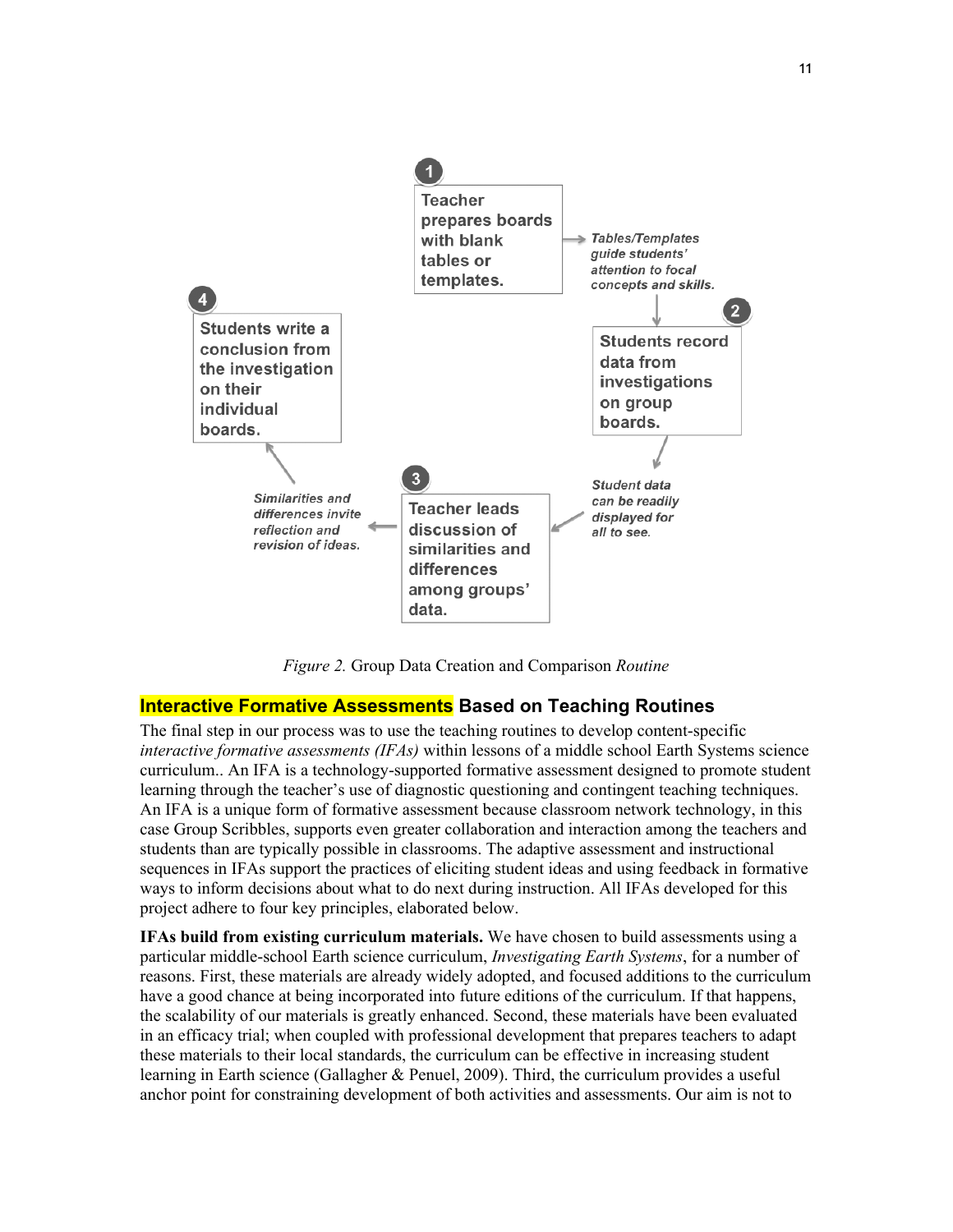develop summative assessments but rather assessments that can be used to adjust instruction. Embedding them into materials teachers use to plan instruction provides the kind of guidance teachers can use to make the most of assessment information.

**IFAs incorporate routines.** When assessments incorporate routines, they can serve as models for teacher adaptation and lesson creation. Incorporating the routines into assessments will make visible the versatility of routines as resources for development and will also provide concrete illustrations that reflect our best thinking about how assessments can be designed with the technologies.

**IFAs incorporate learning processes consistent with research on how students learn from participating in assessment activities in science.** Key processes for learning from assessment in science activities are feedback and student reflection. Feedback helps students understand what they know and also to know how to improve (Black & Harrison, 2001; National Research Council, 2001). Network technology provides another source of feedback that may be important to learning: feedback on what others know and are having difficulty learning (Penuel, et al., 2005). Good classroom assessments also have students reflect on and revise their ideas (Black  $\&$ Wiliam, 1998; National Research Council, 1999, 2001). Network technology supports reflection indirectly, by providing a focus (a shared display) for reflection, but to be effective, teachers must facilitate discussion of ideas to make reflection an integral part of a networked classrooms. The assessments will provide examples of how to foster reflection by providing more concrete guidance than do the teaching routines about questions to pose and about how to orchestrate classroom discussions.

**IFAs integrate diverse sources of expertise.** Developing assessments that incorporate network technology, employ routines, and assess Earth science content and skills requires a diverse set of expertise. Software engineers are needed to clarify the current and possible capabilities of the technology and to support classroom implementation. Learning scientists are needed to develop lesson plans using routines that reflect what we know about how people learn. Assessment and subject matter experts are needed to develop diagnostic questions and see to it that the connections encouraged in the IFAs reflect both accurate and significant content. Teachers' perspectives are needed to address questions about what is feasible to implement in real classrooms with students at particular grade levels.

In our work, each IFA has the same components as a teaching routine but is tailored to a lesson and its learning goals. Because IFAs are embedded within lessons and directly align with the target content of lessons, they can only be used with Group Scribbles in specified lesson contexts. For example, the *Model-based Reasoning: Constructing a Model* routine (Figure 3) was used to design an IFA within an Earth Systems lesson on tectonic plate boundaries (Table 2). In this way, a teaching routine becomes a resource for designing IFAs within lessons. As illustrated in Table 2, each step in the routine becomes instantiated within the *Ring of Fire* IFA.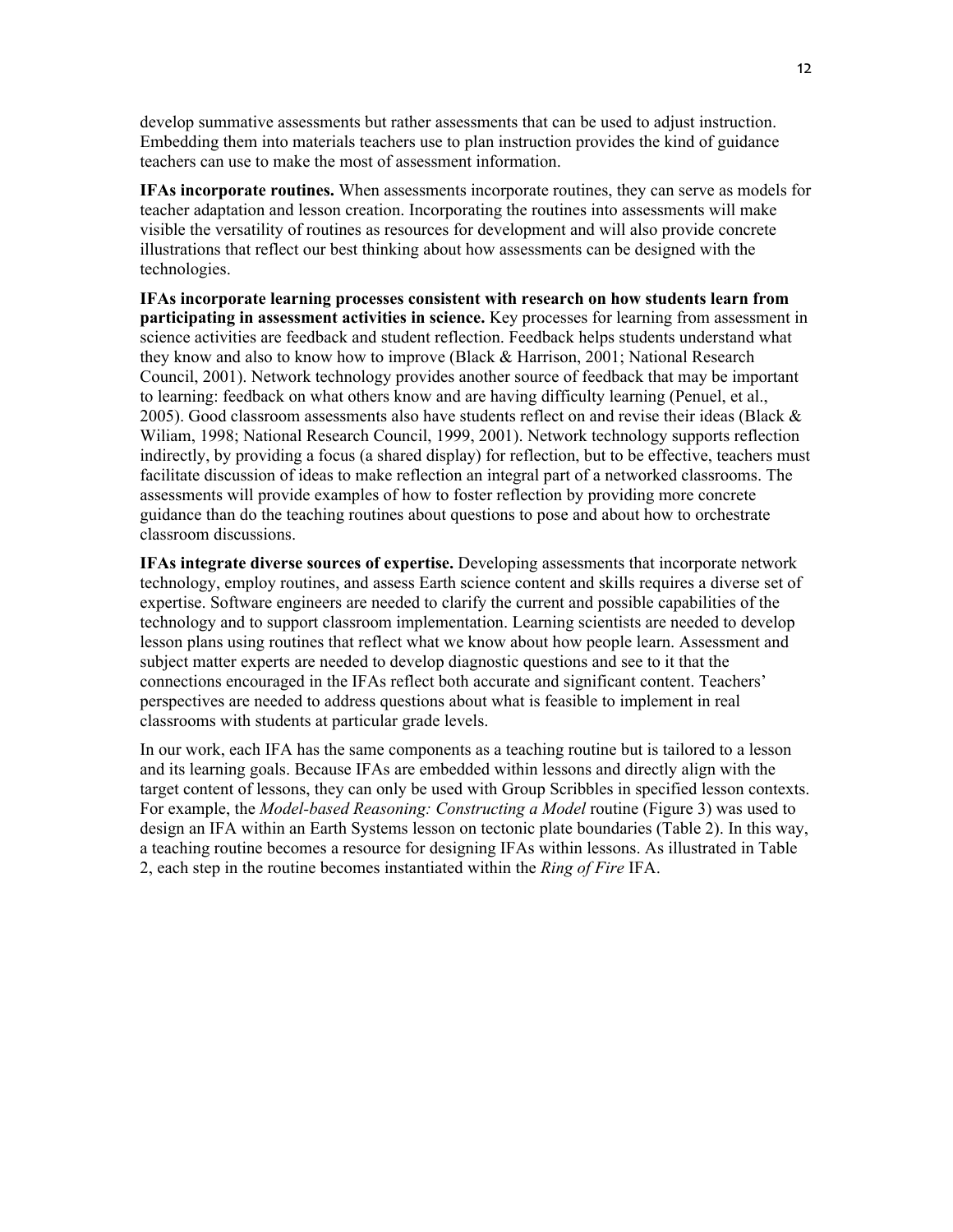

*Figure 3.* Model-based Reasoning: Constructing a Model *Routine*

In the Ring of Fire IFA, students explore an area in and around the Pacific Ocean, called the *Ring of Fire*, where large numbers of earthquakes and volcanic eruptions occur. This is due to the movement of the tectonic plates that exist in the area. The use of Group Scribbles as an interactive formative assessment space enables the teacher to "make thinking visible" by creating a public display of students' contributions to a map of the Ring of Fire. In this IFA, students use the tools in Group Scribbles to show and label the locations of volcanoes, earthquakes and plates in the Ring of Fire. The Ring of Fire IFA assumes that students have had some prior exposure to content on developing and revising models, the structure of Earth's interior, convection, and plate motion. This IFA is situated within an investigation in which students begin to explore relationships among events we observe on Earth's surface (e.g., earthquakes and volcanoes) and plate tectonics.

To enact this IFA, the teacher needs access to the Group Scribbles server, a teacher computer with web browser, a projector connected to the teacher's computer, and student computers with web browser and Group Scribbles. The teacher has teams of students conduct research on different aspects of the Ring of Fire (volcanoes, earthquakes, or plate boundaries). Teams use the internet and classroom text materials to research information regarding their assigned feature of the Ring of Fire. Each team creates a Group Scribbles board to showcase their learning. To facilitate discussion, the teacher can arrange the display to display multiple boards simultaneously. Examples of questions to promote discussion along with target responses are also included in the IFA, as shown in Table 2.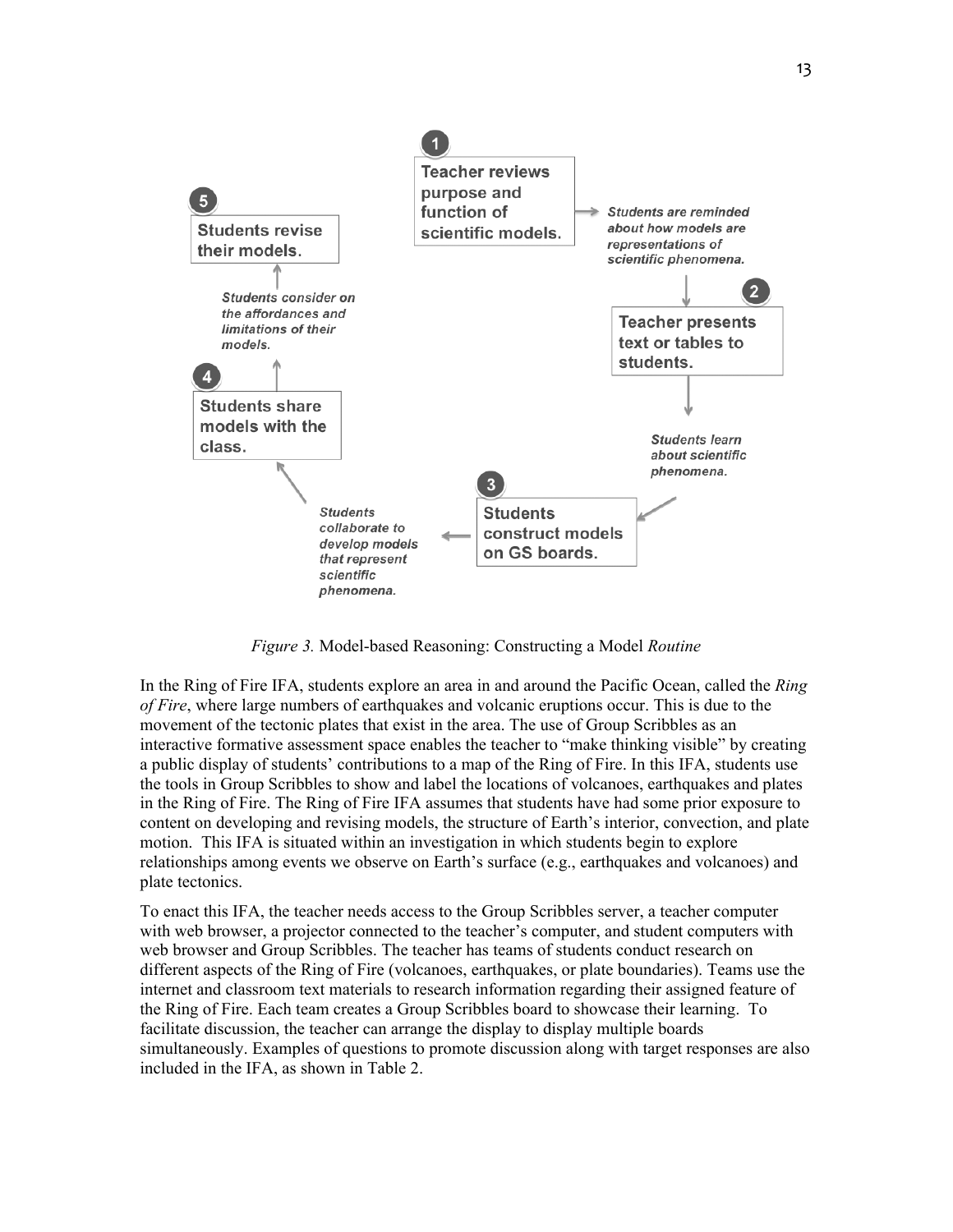*Table 2. Instantiation of* Model-based Reasoning: Constructing a Model *Routine in* Ring of Fire *Interactive Formative Assessment (IFA)*

| Steps in Constructing a Model Routine                                                                                                                                                                                                                                                                                                                                                                                                                                                                                                                                                                                                | Steps in Ring of Fire IFA                                                                                                                                                                                                                                                                                                                                                                                                                                                                                                                                                                                                                                                                                                                                |
|--------------------------------------------------------------------------------------------------------------------------------------------------------------------------------------------------------------------------------------------------------------------------------------------------------------------------------------------------------------------------------------------------------------------------------------------------------------------------------------------------------------------------------------------------------------------------------------------------------------------------------------|----------------------------------------------------------------------------------------------------------------------------------------------------------------------------------------------------------------------------------------------------------------------------------------------------------------------------------------------------------------------------------------------------------------------------------------------------------------------------------------------------------------------------------------------------------------------------------------------------------------------------------------------------------------------------------------------------------------------------------------------------------|
| <b>STEP 1. Teacher reviews purpose and function of</b><br>models.<br>The teacher prompts students about the features of<br>models: (1) Models represent things that cannot be<br>seen easily; (2) Model creation involves cycles of<br>refinement as new evidence is gathered; and (3)<br>Models are not perfect representations of phenomena.                                                                                                                                                                                                                                                                                       | Students are reminded that maps can be used to<br>represent the location of Earth's landforms and<br>that scientists use maps to understand the<br>relationships among geologic phenomena that<br>occur on Earth.                                                                                                                                                                                                                                                                                                                                                                                                                                                                                                                                        |
| <b>STEP 2. Teacher presents text or tables to</b><br>students.<br>The teacher can refer students to a textbook or web<br>site or the text can be written in Group Scribbles (GS).<br>Tables might be data tables from which students have<br>to infer patterns that are created by some underlying<br>phenomenon.                                                                                                                                                                                                                                                                                                                    | Students conduct research on their assigned topic<br>(volcanoes, earthquakes, or plate boundaries).                                                                                                                                                                                                                                                                                                                                                                                                                                                                                                                                                                                                                                                      |
| <b>STEP 3. Students construct models on GS boards.</b><br>Students work in groups to construct a visual model<br>representing scientific phenomena. Students might use<br>evidence to create an appropriate model of changes in<br>Earth's surface, create an accurate map of Earth's<br>landforms, or create a reasonable model of dynamic<br>Earth processes.                                                                                                                                                                                                                                                                      | The teacher creates 3 GS boards $[(1)$ Volcanoes,<br>(2) Earthquakes, (3) plate boundaries] and uploads<br>a background image of the map of the North<br>Pacific Ocean and surrounding land masses. In<br>their groups, students collaborate to find<br>volcanoes, earthquakes or plate boundaries on the<br>map.<br>• Group 1 marks major volcanoes (using the red<br>triangle stamp tool) and labels their locations by<br>name and country using scribble notes.<br>• Group 2 marks major earthquakes (using the<br>blue circle stamp tool) and labels their locations<br>and year of occurrence using scribble notes.<br>• Group 3 draws major plate boundaries (using<br>orange lines) and labels the plates they separate<br>using scribble notes. |
| STEP 4: Students share models with the class.<br>Each student group presents their model, and the<br>teacher facilitates a discussion so that students can<br>consider the affordances and limitations of their<br>models. Questions posed by the teacher may include:<br>• What about the Earth does this model present?<br>• Why did this group place [Landform X] on this<br>place in the map? Continue until all groups have<br>explained their reasoning.<br>• What's missing from this model that's important to<br>the [change, landforms, process] we're discussing<br>today?<br>• How could this group improve their model? | The teacher can project each group's board or<br>display multiple group boards at the same time.<br>The teacher may ask the following questions:<br>Based on the various maps, what patterns do<br>you see? (Key idea: Earthquakes and<br>volcanoes tend to follow the plate<br>boundaries around the Pacific Ocean.)<br>Using what you have learned in this unit's<br>$\bullet$<br>investigation as a guide, what is a model that<br>could explain the patterns you see? (Key idea:<br>The co-occurrence of earthquakes and<br>volcanoes in this region is explained by<br>convergent plate boundaries, in which<br>ocean crust subducts under continental<br>crust and produces magma.)                                                                |
| <b>STEP 5: Students revise their models.</b>                                                                                                                                                                                                                                                                                                                                                                                                                                                                                                                                                                                         | In their groups, students scribble on their boards a<br>model for how volcanoes, earthquakes and plate<br>boundaries are related                                                                                                                                                                                                                                                                                                                                                                                                                                                                                                                                                                                                                         |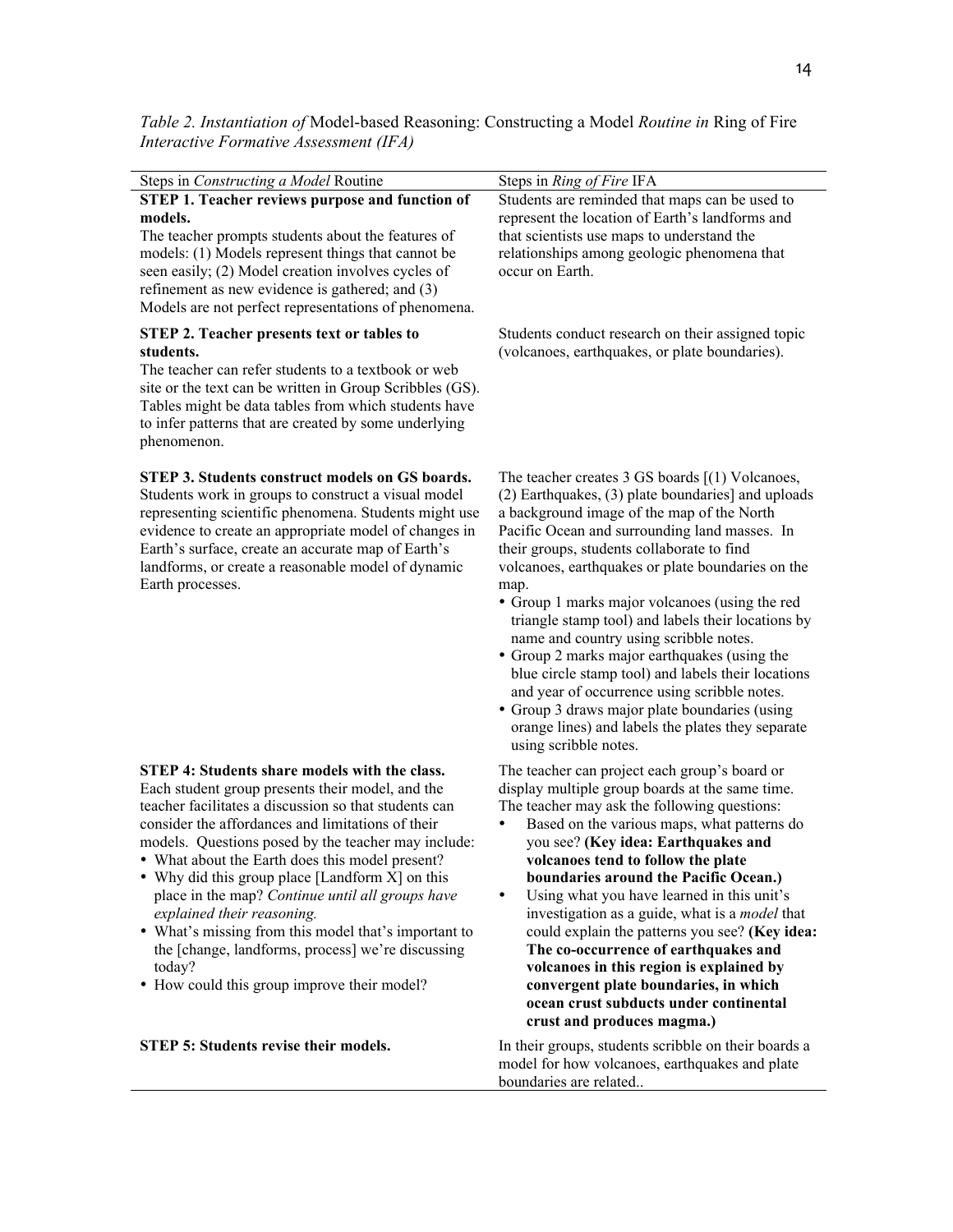## **Considerations in the Design and Implementation of Teaching Routines**

Teaching routines can be a powerful resource in supporting instructional planning and decision making during instruction. However, there are some important considerations to take into account in the design of teaching routines.

#### Designing teaching routines

The identification of which process should be represented in a teaching routine is of critical importance, particularly because routines are intended to be used repeatedly by teachers and students. Well-designed routines will reflect processes that are essential to student learning in the domain and will articulate steps for how students can engage in the process through collaboration. In the domain of science, inquiry skills such as designing an experiment or creating and using models are examples of important processes that should be considered as the basis for teaching routines. Although developing an infinite number of routines representing different processes may be possible, it is not ideal. Rather, it is preferable to develop a smaller set of routines that are focused on critical processes and that can be used repeatedly in classes to engage students in appropriate ways of learning in a domain.

When considering the steps that should be represented in a teaching routine, we caution against over-specification. To enhance the applicability and use of routines with different content, steps are best written at a general level that provide guidance to the teacher about what to do next but also allow some flexibility in how they can be implemented. In addition, when routines overly constrain student interactions they potentially reduce authentic cognitive and social engagement and student motivation that naturally occur as a result of collaboration (Dillenbourg, 2002).

Designers of teaching routines must also attend to how classroom network technologies can be used to support student engagement in the steps of a routine. Particularly when teaching routines require collaboration, it is important that the technologies assist students in the types of communication and ways of thinking intended by the routine. When the technology is a poor fit, it may become a distraction for students and teachers. When the technology enhances students' ability to communicate and collaborate, greater learning gains should be possible (Krajcik, 2001).

#### Implementing teaching routines

Implementing a teaching routine requires moving from the generic steps in the routine to an instantiation of a routine in a lesson or assessment, which involves tailoring the routine to incorporate specific content. Care needs to be taken that the steps in the routine are adequately addressed, the content of the lesson is appropriate for the routine, and routines are appropriate for supporting students in achieving the desired learning objectives.

## **Using Teaching Routines to Design IFAs as a Professional Development Opportunity**

In so far as teaching routines offer strategies to address complex interactions in the classroom, we view them as having great potential for professional development for teachers. We have conducted several workshops and teleconferences with teachers on teaching routines. A key feature of the professional development was to involve teachers as co-designers of IFAs with learning scientist researchers, assessment developers, and Earth scientists (Penuel, Roschelle, & Shechtman, 2007). The teachers involved in the design of these teaching routines were from the middle- and high-school in large urban school districts that include diverse student populations in terms of ethnicity and socio-economic status.

The co-design process with teachers first involved the unpacking of the IFAs drafted by the project team. Through this process the relationships among the teaching routines and the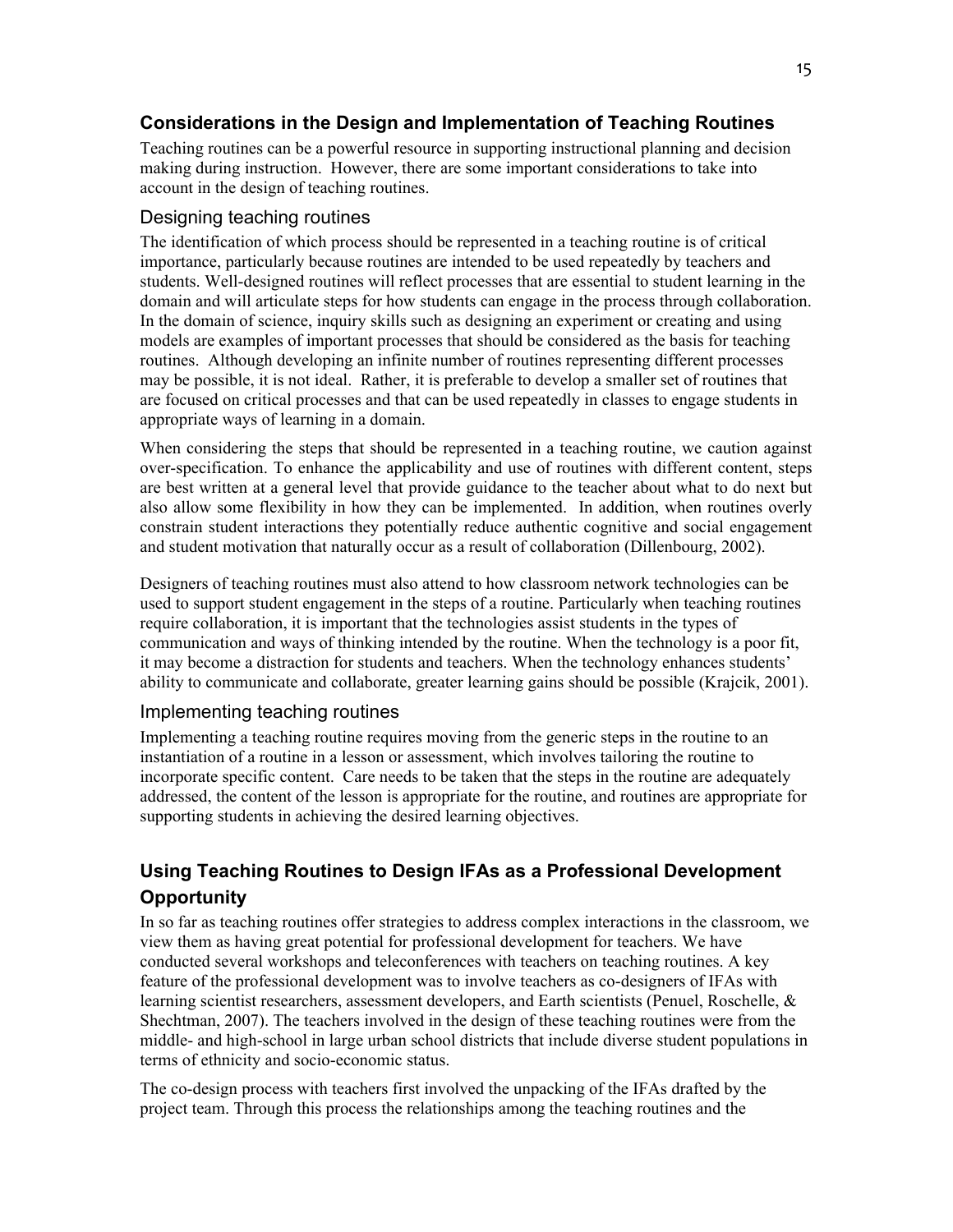components of the IFAs were made explicit. To complete drafts of new teaching routines and IFAs, small groups worked collaboratively. Each group was assigned a range of expertise: a learning expert, an Earth science content expert, a teacher, a technology specialist, and a researcher. Not only did this activity result in the creation of IFAs for others to use; the act of design also was intended to be a form of professional development for participating teachers. By providing teachers with access to diverse expertise, we hoped to extend the range of what teachers could imagine was possible with the technology and the curriculum.

A key reason that we created teaching routines was to enable teachers to use them to design lessons on their own, as the need arises. The project's vetted IFAs are likely to be only one source of inspiration for teachers in doing so. By reviewing and unpacking routines embedded in IFAs, our intent is to provide teachers with the tools they will need to make the most of Group Scribbles technology. We have planned a series of professional development sessions (workshops and teleconferences) to identify ways that teaching routines can be incorporated effectively into classroom activities and to obtain feedback on the teaching routines and IFAs. Routines, as a structure, are abstract. To master their use and application, teachers will need examples of concrete instantiations of each routine before they will be ready to design their own routine-based activities.

To date, co-design teachers have reported that most teaching routines clearly articulate how the steps in the routines achieve the goals of enhancing communication, student participation and contingent teaching. In addition, teachers believe that the routines will help students learn highlevel skills such as interpreting images, monitoring their understanding, designing experiments, and communicating specific information clearly. Several teachers predicted challenges related to classroom management, such as: (1) figuring out the "right amount of time" to allow students to answer questions, (2) keeping students on task during group work, (3) building in time for discussion and revision to each group's ideas, and (4) managing responses from multiple groups/individuals. As is common in design efforts, we anticipated that multiple cycles of testing and refinement of teaching routines and IFAs would be necessary.

#### **FUTURE RESEARCH DIRECTIONS**

Future research studies are planned to investigate further how often and reliably teachers integrate teaching routines in their instruction, how students of different backgrounds and attitudes perceive the IFAs and Group Scribbles technology, and how implementation varies for teachers with different levels of content knowledge and prior experience with using technology in their classrooms. These data on implementation will inform planning for revisions to the intervention in three ways. First, data will be used to identify additional technology support and training needs if teachers report that they experience significant difficulties that affect more than one to two students when they use Group Scribbles. Second, the data will be used to focus efforts to identify phases of instruction where teachers find it easier to use the teaching routines. Third, data from teaching routines and IFAs that were not successfully enacted will be analyzed to determine whether they need to be revised or eliminated, or whether additional training should be provided to teachers.

#### **CONCLUSION**

Teaching routines are designed to address some of the biggest barriers to using online classroom network technologies to collect and aggregate student data and make instructional decisions on the basis of those data. Teaching routines used in conjunction with classroom network technologies, such as Group Scribbles, have the potential to advance knowledge and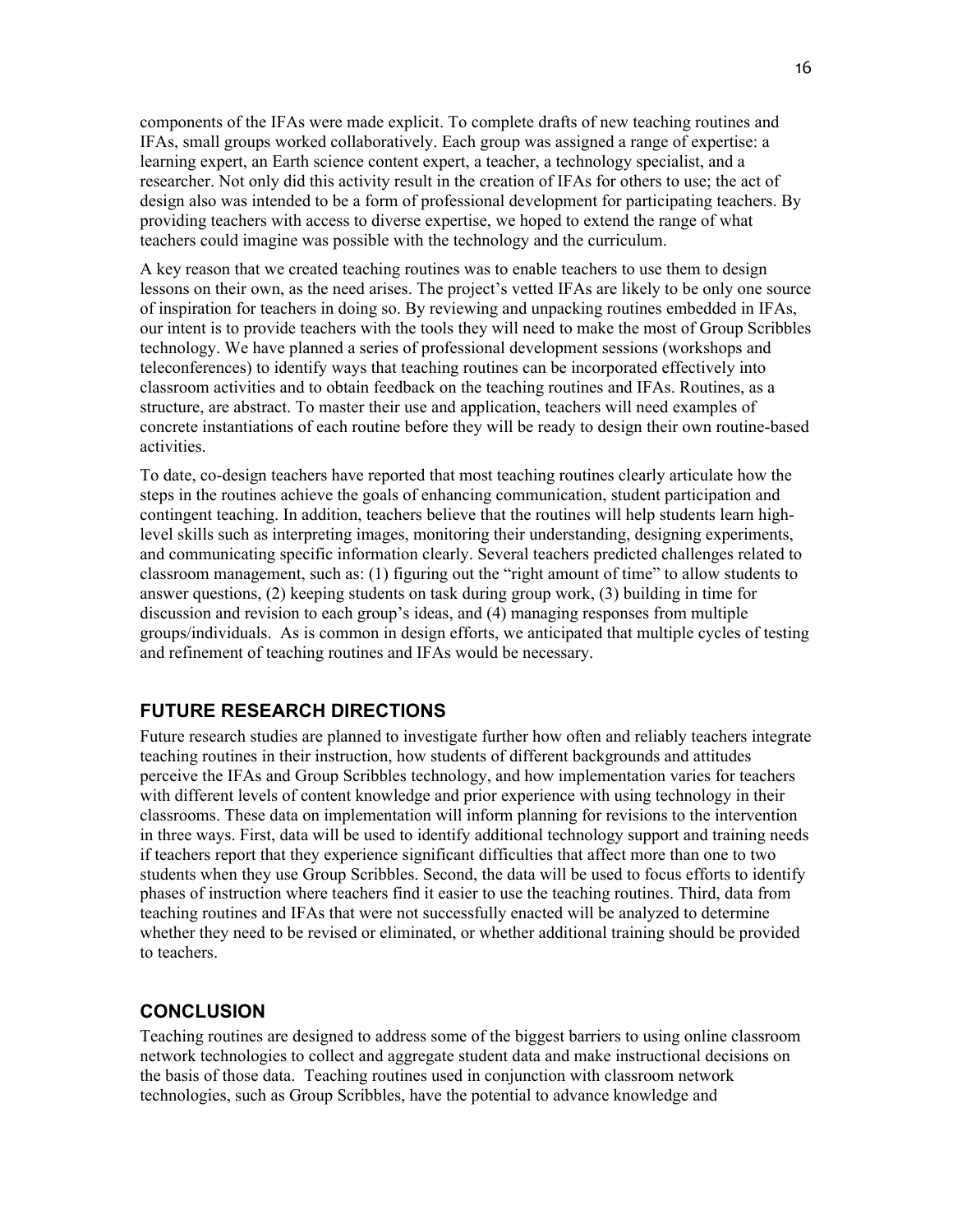understanding about classroom practices that build from research on student learning, assessment, cognitive science, and teacher learning to address major challenges to effective use of classroom network technologies. When instantiated as an IFA sequence in the classroom, teaching routines are intended to increase student opportunities to communicate with the teacher and with peers about their thinking, to motivate students to participate and learn from lectures, investigations, and readings, and to encourage student feedback to inform the teacher about how to adjust instruction.

One of the most important contributions of this approach is that teaching routines make explicit good teaching practices with classroom network technology. In the past, teaching has been described as a profession where practice is "privatized," that is, where instructional decisions are largely left to individual teachers to make and where opportunities to observe colleagues teach are limited (Little, 1990; Lortie, 1975). Both accountability systems and efforts to promote opportunities for teachers to learn from one another, however, aim to expand the horizon of visible practice and bring teachers' practice into closer alignment to improve student learning (Little, 2002, 2003; O'Day, 2002).

The process of making practice visible to peers is aided when teachers can develop a common language for describing their practice (Grossman & McDonald, 2008). In our work, that common language will be provided by teaching routines, and we expect it will serve not only as a resource for teachers to use to enable their own collaborative learning but also as a "boundary object" for anchoring discussions where researchers and teachers are both present and discussing how to improve a particular activity.

As specifications of sequences of an IFA, teaching routines can also serve as a resource for instructional design. In developing curriculum or in planning instruction, individuals and teams benefit from models for how to structure resources and opportunities for student learning (Gallagher & Penuel, 2009). To the extent that these resources instantiate principles of how people learn, these routines also make it more likely that the lessons developed will promote student learning. For example, teaching routines that embed into their designs what have been called "quasi-repetitive activity cycles" have been shown to familiarize students with the process of learning from reflection (Schwartz, Lin, Brophy, & Bransford, 1999; Vye, et al., 1998). The first time students encounter demands for reflection, they may not know how to learn from collaborative reflection; by repeating cycles of learning and reflection, though, students gain experience in learning from revising their own ideas in conversation with others.

#### **ACKNOWLEDGMENTS**

This material is based on work supported by the National Science Foundation under grant DRL-0822314 (Developing Contingent Pedagogies: Integrating Technology-Enhanced Feedback into a Middle School Science Curriculum to Improve Conceptual Teaching and Learning). Any opinions, findings, and conclusions or recommendations expressed in this material are those of the authors and do not necessarily reflect the views of the National Science Foundation.

#### **REFERENCES**

Alexander, C. N., Ishikawa, S., & Silverstein, M. (1977). *A pattern language: Towns, buildings, construction*. New York, N.Y: Oxford University Press.

- Bakhtin, M. M. (1981). *The dialogic imagination: Four essays* (C. Emerson & M. Holquist, Trans.). Austin, TX: University of Texas Press.
- Beatty, I. D., Gerace, W. J., Leonard, W. J., & Dufresne, R. J. (2006). Designing effective questions for classroom response system teaching. *American Journal of Physics, 74*(1), 31- 39.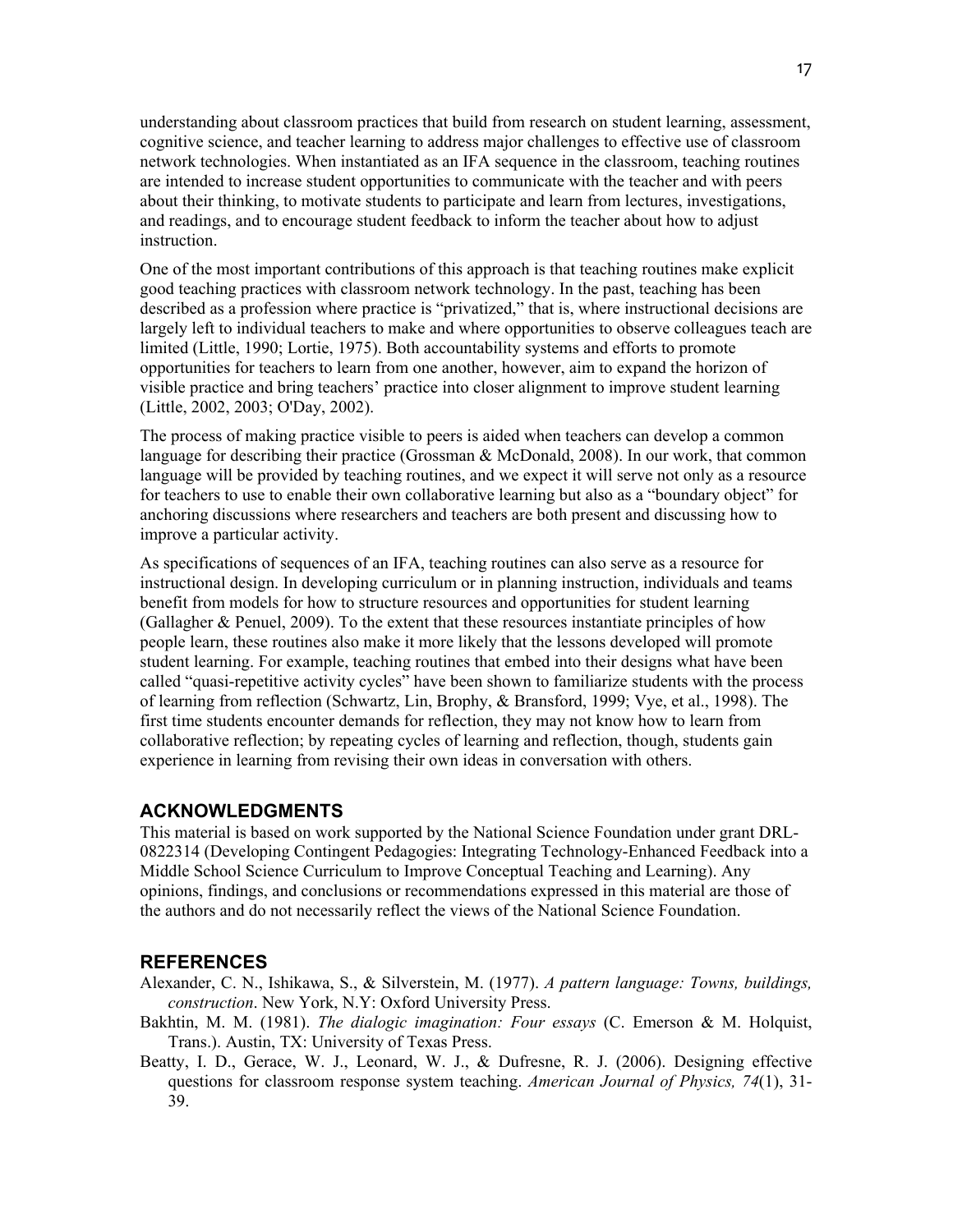- Black, P., & Harrison, C. (2001). Feedback in questioning and marking: The science teacher's role in formative assessment. *School Science Review, 82*(301), 55-61.
- Black, P., & Wiliam, D. (1998). Assessment and classroom learning. *Assessment in Education, 5*(1), 7-74.
- Butler, R. (1987). Task-involving and ego-involving properties of evaluation: Effects of different feedback conditions on motivational perceptions, interest, and performance. *Journal of Educational Psychology, 79*(4), 474-482.
- Butler, R., & Nisan, M. (1986). Effects of no feedback, task-related comments, and grades on intrinsic motivation and performance. *Journal of Educational Psychology, 78*(3) 210-216.
- Calderhead, J. (1981). A psychological approach to research on teachers' classroom decision making. *British Educational Research Journal, 7*(1), 51-57.
- Davis, S. (2003). Observations in classrooms using a network of handheld devices. *Journal of Computer Assisted Learning, 19*(3), 298-307.
- DiGiano, C., Yarnall, L., Patton, C., Roschelle, J., Tatar, D., & Manley, M. (2003). Conceptual tools for planning for the wireless classroom. *Journal of Computer Assisted Learning, 19*(3), 284-297.
- Dillenbourg, P. (2002). Over-scripting CSCL: The risks of blending collaborative learning with instructional design. In P. A. Kirschner (Ed.), *Three worlds of CSCL: Can we support CSCL?* (pp. 61-91). Heerlen, Nederland: Open University of the Netherlands.
- diSessa, A. A., & Minstrell, J. (1998). Cultivating conceptual change with benchmark lessons. In J. G. Greeno & S. V. Goldman (Eds.), *Thinking practices in mathematics and science learning* (pp. 155-187). Mahwah, NJ: Lawrence Erlbaum Associates.
- Dufresne, R. J., & Gerace, W. J. (2004). Assessing-To-Learn: Formative assessment in physics instruction. *The Physics Teacher, 42*(7), 428-433.
- Dufresne, R. J., Gerace, W. J., Leonard, W. J., Mestre, J. P., & Wenk, L. (1996). Classtalk: A classroom communication system for active learning. *Journal of Computing in Higher Education, 7*(2), 3-47.
- Gallagher, L. P., & Penuel, W. R. (2009, April). *Preparing teachers to design instruction in middle school Earth science: Impacts of three professional development programs on student learning.* Paper presented at the Annual Meeting of the American Educational Research Association, San Diego, CA.
- Grossman, P., & McDonald, M. (2008). Back to the future: Directions for research in teaching and teacher education. *American Educational Research Journal, 45*(1), 184-205.
- Harris, M. (1986). *Teaching one-to-one: The writing conference*. Urbana, IL: National Council of Teachers of English.
- Hegedus, S. J., & Kaput, J. (2004, September). *An introduction to the profound potential of connected algebra activities: Issues of representation, engagement and pedagogy.* Paper presented at the 28th Conference of the International Group for the Psychology of Mathematics Education, Bergen, Norway.
- Hinds, M. (2002). *Teaching as a clinical profession: A new challenge for education*. New York, N.Y: Carnegie Corporation of New York.
- Holquist, M. (1990). *Dialogism*. London UK: Routledge.
- Hoppe, U. H., & Ploetzner, R. (1999). Can analytic models support learning in groups? In P. Dillenbourg (Ed.), *Collaborative learning: Cognitive and computational approaches* (pp. 147-168). Oxford, UK: Elsevier.
- Judson, E., & Sawada, D. (2002). Learning from past and present: Electronic response systems in college lecture halls. *Journal of Computers in Mathematics and Science Teaching, 21*(2), 167-181.
- Klahr, D., & Nigam, M. (2004). The equivalence of learning paths in early science instruction: Effects of direct instruction and discovery learning. *Psychological Science, 15*(10), 661-667.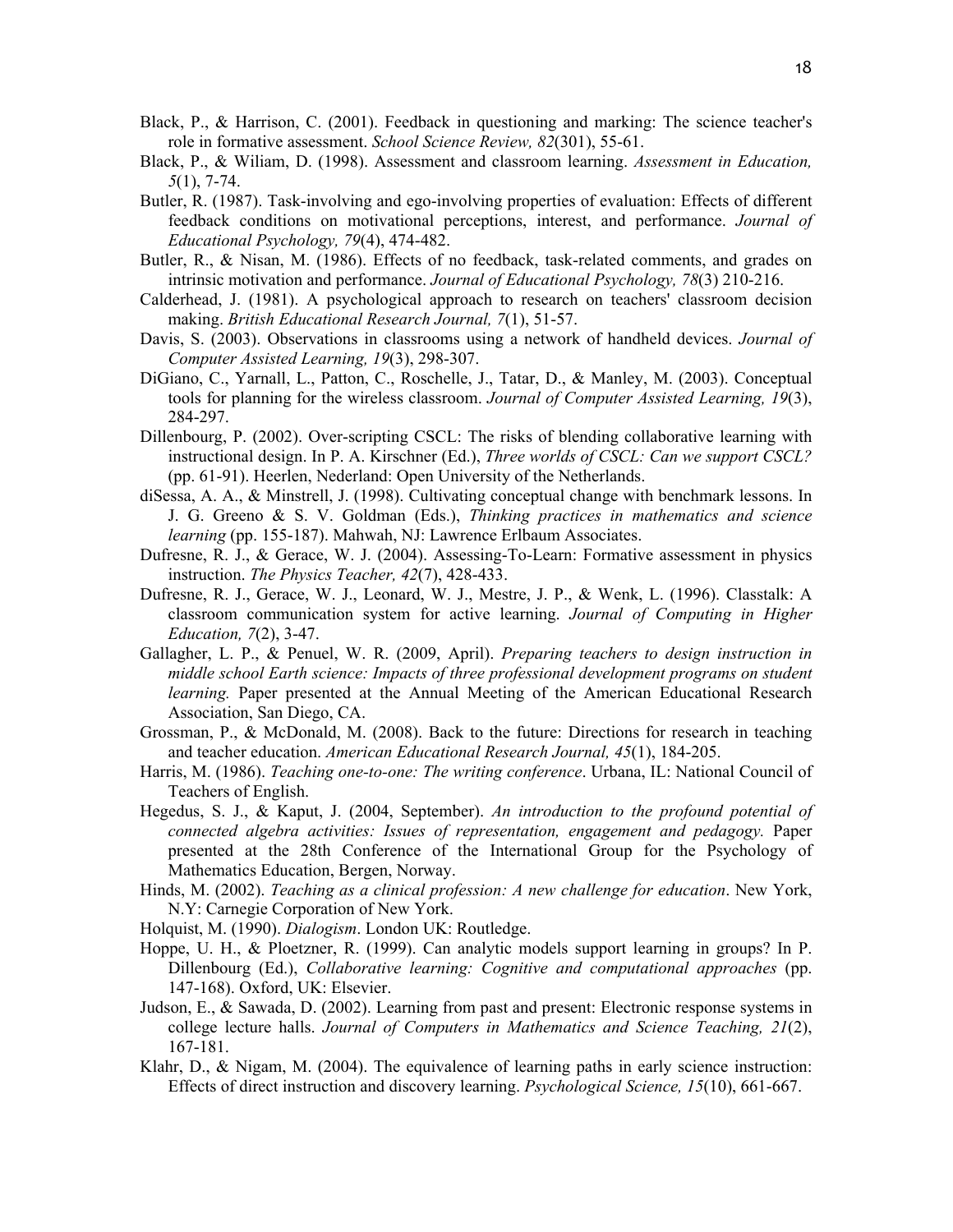- Koper, R. (2003). Combining reusable learning resources and services with pedagogical purposeful units of learning. In A. Littlejohn (Ed.), *Reusing online resources: A sustainable approach to e-learning* (pp. 46-59). London: Routledge.
- Krajcik, J. S. (2001). Supporting science learning in context: Project-based learning. In R. F. Tinker & J. S. Krajcik (Eds.), *Portable technologies* (pp. 7-28). New York, NY: Plenum Publishers.
- Lemke, J. L. (1990). *Talking science: Language, learning, and values*. Norwood, New Jersey: Ablex.
- Little, J. W. (1990). The persistence of privacy: Autonomy and initiative in teachers' professional relations. *Teachers College Record, 91*(4) 508-536.
- Little, J. W. (2002). Locating learning in teachers' communities of practice: Opening up problems of analysis in records of everyday work. *Teaching and Teacher Education, 18*(8), 917-946.
- Little, J. W. (2003). Inside teacher community: Representations of classroom practice. *Teachers College Record, 105*(6), 913-945.
- Lortie, D. (1975). *Schoolteacher: A sociological study*. Chicago ILL: University of Chicago Press.
- Maehr, M. L., & Midgley, C. (1991). Enhancing student motivation: A school-wide approach. *Educational Psychologist, 26*(3-4), 399-427.
- Mehan, H. (1979). *Learning lessons: Social organization in the classroom.* Cambridge, MA: Harvard University Press.
- Muthukrishna, N., Carnine, D., Grossen, B., & Miller, S. (1999). Children's alternative frameworks: Should they be directly addressed in science instruction? *Journal of Research in Science Teaching, 30*(3), 233-248.
- National Research Council (1999). *How people learn: Brain, mind, experience*. Washington, DC: National Academy Press.
- National Research Council (2001). *Classroom assessment and the National Science Education Standards*. Washington, DC: National Academy Press.
- Nystrand, M., & Gamoran, A. (1991). Instructional discourse, student engagement, and literature achievement. *Research in the Teaching of English, 25*(3) 261-290.
- Nystrand, M., Wu, L. L., & Gamoran, A. (2003). Questions in time: Investigating the structure and dynamics of unfolding classroom discourse. *Discourse Processes, 32*(5), 135-198.
- O'Day, J. A. (2002). Complexity, accountability, and school improvement. *Harvard Educational Review*, *72*(3), 293-329.
- Penuel, W. R. (2008). Making the most of one-to-one computing in networked classrooms. In J. Voogt & G. Knezek (Eds.), *International handbook of information technology in primary and secondary education* (pp. 925-931). Dordrecht, The Netherlands: Springer.
- Penuel, W. R. (in press). Classroom uses of technology to manage instruction *International Encyclopedia of Education*. Oxford, England: Elsevier.
- Penuel, W. R., Boscardin, C. K., Masyn, K., & Crawford, V. M. (2007). Teaching with student response systems in elementary and secondary education settings: A survey study. *Educational Technology Research and Development, 55*(4), 315-346.
- Penuel, W. R., Roschelle, J., & Abrahamson, A. L. (2005). Research on classroom networks for whole-class activities. Proceedings of *the IEEE International Workshop on Wireless and Mobile Technologies in Education* (pp. 222-229). Los Alamitos, CA: IEEE.
- Penuel, W. R., Roschelle, J., & Shechtman, N. (2007). The WHIRL co-design process: Participant experiences. *Research and Practice in Technology Enhanced Learning, 2*(1), 51- 74.
- Petrosino, A. J. (1998). *The use of reflection and revision in hands-on experimental activities by at risk children.*, Unpublished dissertation. Vanderbilt University, Nashville, TN.
- Posner, G., Strike, J., Hewson, P., & Gerzog, W. (1982). Accommodation of a scientific conception: Toward a theory of conceptual change. *Science Education, 66*(2), 221-227.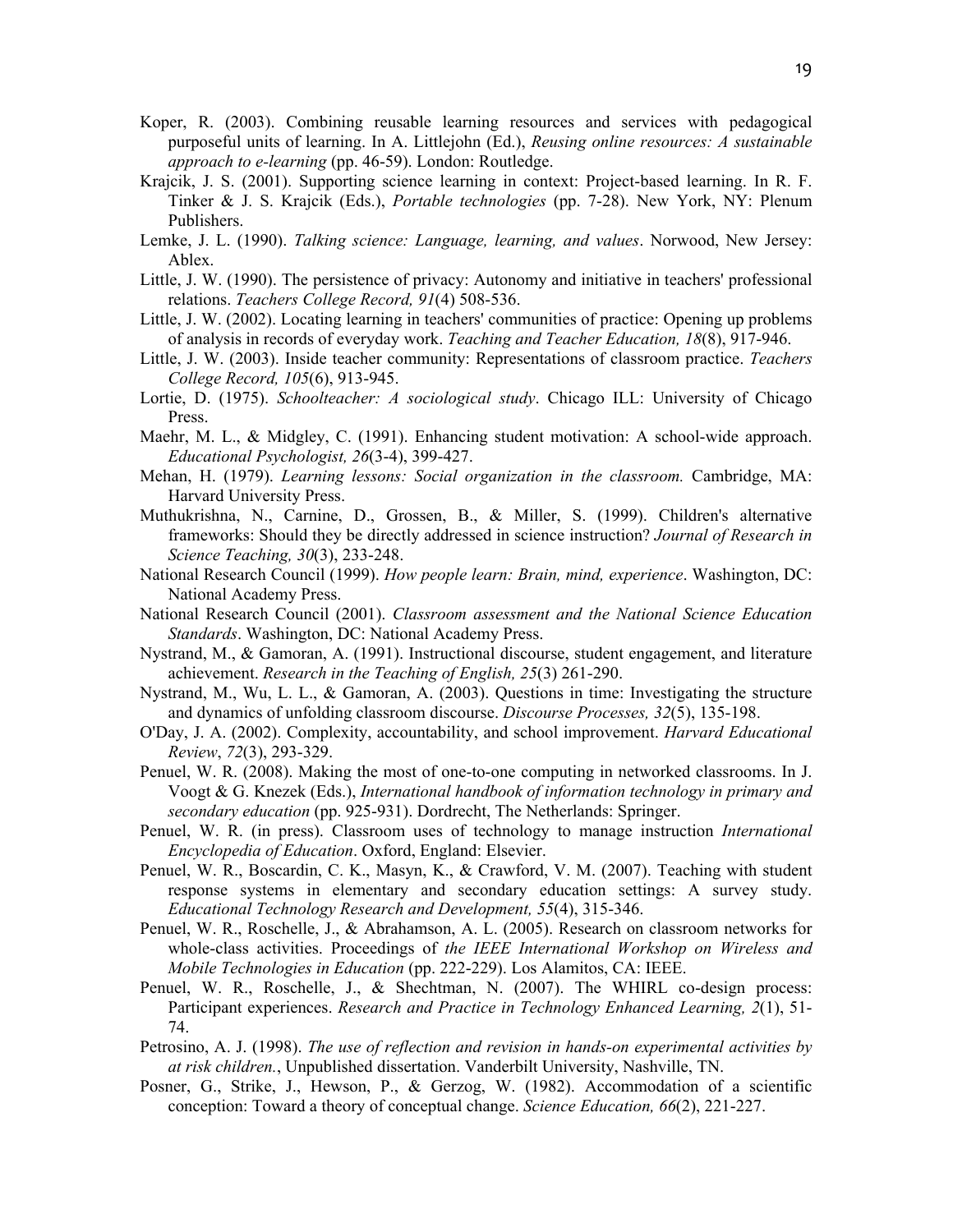- Roschelle, J., Knudsen, J., & Hegedus, S. J. (in press). From new technological infrastructures to curricular activity systems: Advanced designs for teaching and learning. In M. J. Jacobson  $\&$ P. Reimann (Eds.), *Designs for learning environments of the future: International perspectives from the learning sciences*. New York, NY: Springer.
- Roschelle, J., Penuel, W. R., & Abrahamson, A. L. (2004). The networked classroom. *Educational Leadership, 61*(5), 50-54.
- Schroeder, U., & Spannagel, C. (2005). The role of interaction records in active learning processes: Proceedings of *the IADIS Virtual Multi Conference on Computer Science and Information Systems (MCCSIS)* (pp. 99-104). Algarve, Portugal: International Association for Development of the Information Society.
- Schwartz, D. L., & Bransford, J. D. (1998). A time for telling. *Cognition and Instruction, 16*(4), 475-522.
- Schwartz, D. L., Lin, X., Brophy, S., & Bransford, J. D. (1999). Toward the development of flexibly adaptive instructional designs. In C. Reigeluth (Ed.), *Instructional design theories and models: A new paradigm of instructional theory* (Vol. II, pp. 183-214). Mahwah, NJ: Earlbaum.
- Smith, J. P., III, diSessa, A. A., & Roschelle, J. (1993-1994). Misconceptions reconceived: A constructivist analysis of knowledge in transition. *The Journal of the Learning Sciences, 3*(2), 115-163.
- Solomon, M. Z., & Morocco, C. (1999). The diagnostic teacher. In M. Z. Solomon (Ed.), *The diagnostic teacher: Constructing new approaches to professional development* (pp. 231-246). New York, NY: Teachers College Press.
- Stroup, W., Ares, N., & Hurford, A. (2005). A dialectic analysis of generativity: Issues of network supported design in mathematics and science. *Journal of Mathematical Thinking and Learning, 7*(3), 181-206.
- Truong, T. M., Griswold, W. G., Ratto, M., & Star, L. (2002). *The ActiveClass project: experiments in encouraging classroom participation*. San Diego, CA: University of California.
- Tyack, D., & Cuban, L. (1995). *Tinkering toward utopia: A century of public school reform*. Cambridge, MA: Harvard University Press.
- van Zee, E. H., & Minstrell, J. (1997). Using questioning to guide student thinking. *The Journal of the Learning Sciences, 6*(2), 227-269.
- Vye, N., Schwartz, D., Bransford, J., Barron, B. J. S., Zech, L., & Cognition and Technology Group at Vanderbilt (1998). SMART environments that support monitoring, reflection, and revision. In D. Hacker, J. Dunlosky & A. C. Graesser (Eds.), *Metacognition in educational theory and practice*. Mahwah, NJ: Erlbaum.
- Wells, G. (1993). Reevaluating the IRF sequence: A proposal for the articulation of theories of activity and discourse for the analysis of teaching and learning in the classroom. *Linguistics and Education, 5*(1), 1-37.
- Wigfield, A., Eccles, J. S., & Rodriguez, D. (1998). The development of children's motivation in school contexts. *Review of Research in Education, 23*(1), 73-118.
- Wilensky, U., & Stroup, W. M. (2000, June). *Networked gridlock: Students enacting complex dynamic phenomena with the HubNet architecture.* Paper presented at the The Fourth Annual International Conference of the Learning Sciences, Ann Arbor, MI.
- Zumbach, J., Muhlenbrock, M., Jansen, M., Reimann, P., & Hoppe, U. H. (2002). Multidimensional tracking in virtual learning teams: An exploratory study. In G. Stahl (Ed.), *Computer support for collaborative learning: Foundations for a CSCL community* (pp. 650- 651). Mahwah, NJ: Erlbaum.

#### **ADDITIONAL READING SECTION**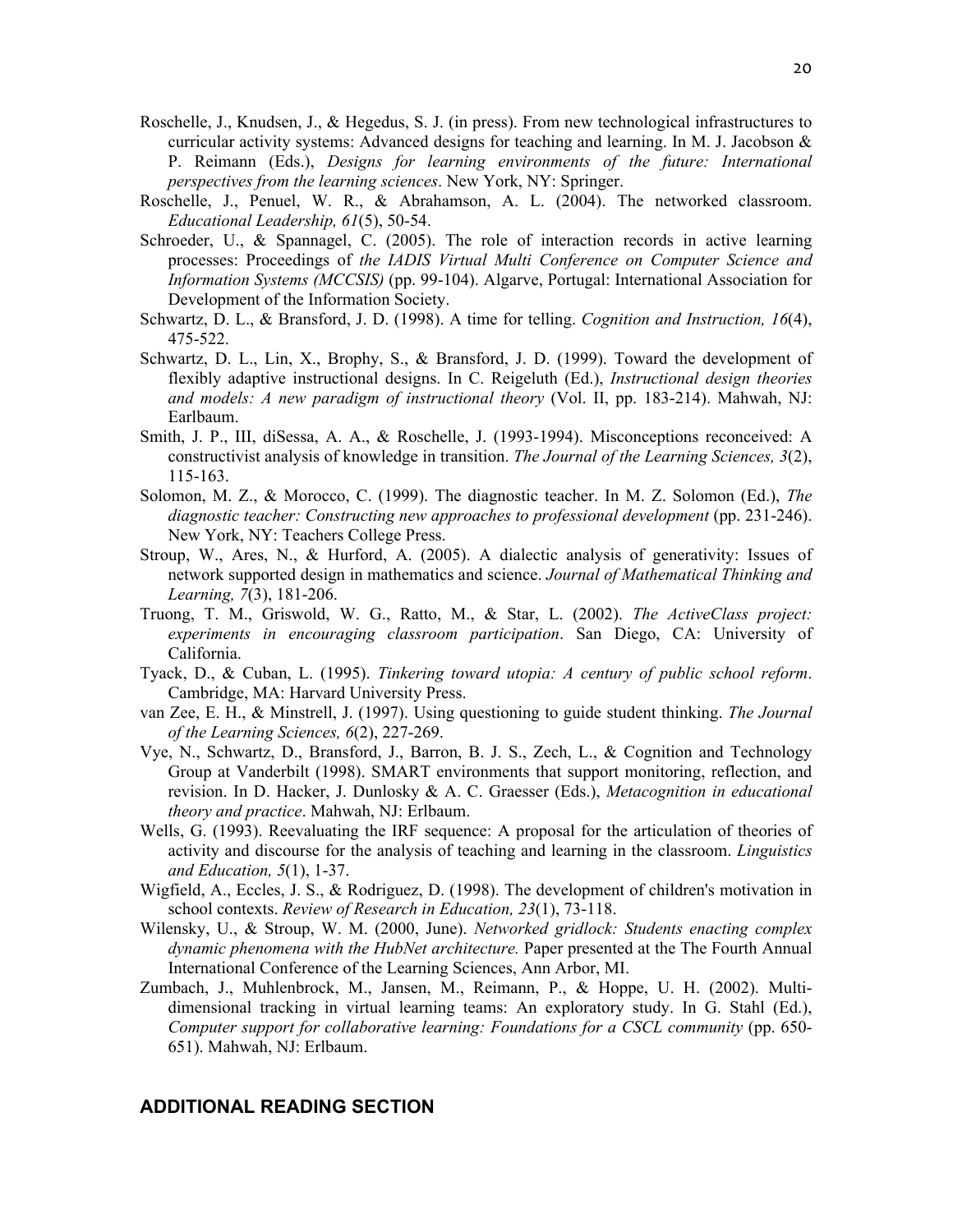- Black, P. (2003). The importance of everyday assessment. In J. M. Atkin & J. Coffee (Eds.), *Everyday assessment in the science classroom* (pp. 1-12). Arlington, VA: NSTA Press.
- Blumenfeld, P. C., Marx, R. W., & Harris, C. J. (2006). Learning environments. In W. Damon, R. M. Lerner, K. A. Renninger & I. E. Sigel (Eds.), *Handbook of child psychology: Child psychology in practice* (6th ed.) Vol. 4. (pp. 297-342). Hoboken, NJ: Wiley.
- Brecht, J., DiGiano, C., Patton, C., Tatar, D., Chaudhury, R., Roschelle, J., & Davis, K. (2006). Coordinating networked learning activities with a general-purpose interface. *Proceedings of mLearn 2006, the 5th World Conference on Mobile Learni*ng. Banff, Alberta, Canada.
- Borko, H. (2004). Professional development and teacher learning: mapping the terrain. *Educational Researcher, 33*(8), 3-15.
- Minstrell, J. (2001). Facets of students' thinking: Designing to cross the gap from research to standards-based practice. In K. Crowley, C. D. Schunn, & T. Okada (Eds.), *Designing for science: Implications for professional, instructional, and everyday science*. Mahwah, NJ: Lawrence Erlbaum Associates.
- Minstrell, J., & Kraus, P. (2005). Guided inquiry in the science classroom. In National Research Council (Ed.), *How students learn: History, mathematics, and science in the classroom* (pp. 475-514). Washington, DC: National Academies Press.
- Minstrell, J.,  $\&$  van Zee, E. (2003). Using questioning to assess and foster student thinking. In J. M. Atkin & J. Coffee (Eds.), *Everyday assessment in the science classroom* (pp. 61-74). Arlington,VA: NSTA Press.
- Moraveji, N., Inkpen, K., Cutrell, E., Balakrishnan, R. (2009). A mischief of mice: Examining children's performance in single display groupware systems with 1 to 32 mice. *Proceedings of the 27th international conference on Human factors in computing systems (CHI '09),* 2157-2166. New York, NY: ACM.
- National Research Council (2007). *Taking science to school: Learning and teaching science in grades K-8*. Washington, DC: National Academies Press.
- Patton, C., Tatar, D., & Dimitriadis, Y. (2008). Trace theory, coordination games and GroupScribbles. In J. Voogt & G. Knezek (Eds.), *International Handbook of Information Technology in Primary and Secondary Education*, chapter on *Emerging Technologies*, 921- 934. New York: Springer.
- Pellegrino, J. W., Chudowsky, N., & Glaser, R. (2001). Knowing what students know: The science and design of educational assessment. Washington, DC: National Academy Press.
- Penuel, W. R., Lynn, E., & Berger, L. (2006). Classroom assessment with handheld computers. In M. van 't Hooft & K. Swan (Eds.), *Ubiquitous computing in education: Invisible technology, visible impact* (pp. 103-125). Mahwah, NJ: Erlbaum.
- Roschelle, J., Tatar, D., Chaudhury, S. R., Dimitriadis, Y., Patton, C., & DiGiano, C. (2007). Ink, improvisation, and interactive engagement: Learning with tablets. Computer, *40*(9), 38-44.
- Sawyer, R. K. (Ed.). (2006). *The Cambridge handbook of the learning sciences*. New York, NY: Cambridge University Press.
- Shepard, L. (2000). The role of assessment in a learning culture. *Educational Researcher, 29*(7), 4-14.

### **KEY TERMS & DEFINITIONS**

*Classroom network technology*: technology that enables teachers and students to share questions, ideas, data, or responses via a local classroom network

*Co-design:* collaborative process in which researchers, teachers, and software developers design an educational innovation

*Contingent teaching*: adjusting instruction on the basis of particular patterns of student behaviour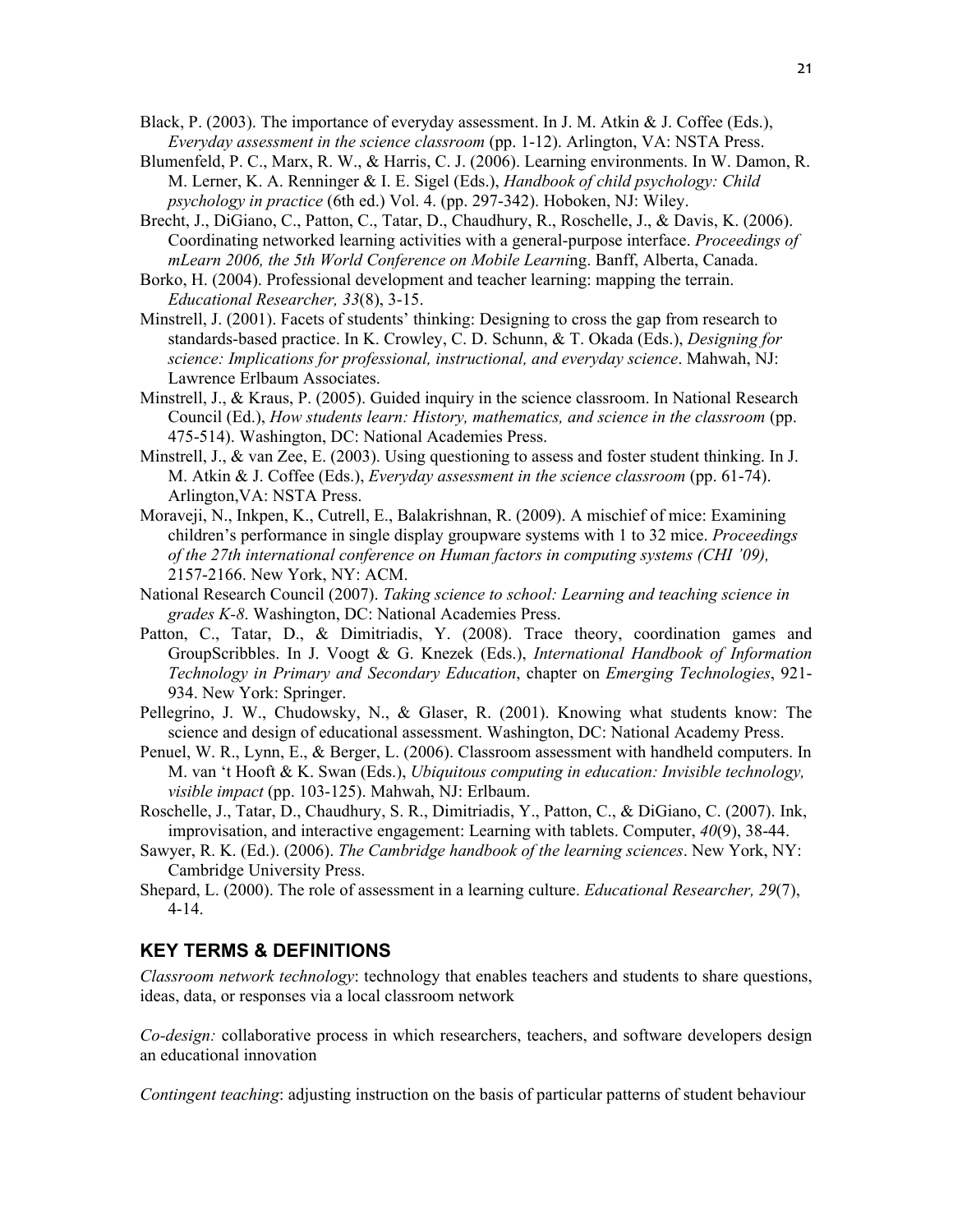*Diagnostic question*: question designed to elicit student preconceptions and relate student responses to known goal or problematic understandings related to the domain

*Formative classroom assessment*: a process that provides feedback to teachers and students about students' understanding and thus can be used to help teachers adjust their instruction to better address students' learning needs

*Interactive formative assessment (IFA)*: a technology-supported formative assessment designed to promote student learning through the teacher's use of diagnostic questioning and contingent teaching techniques

*Peer Instruction*: an instructional approach in which a question is posed to students and students first develop their own response then work in small groups to reach consensus on a response

*Teaching routine*: a recurring, patterned sequence of interaction teachers and students jointly enact to organize opportunities for student learning in classrooms